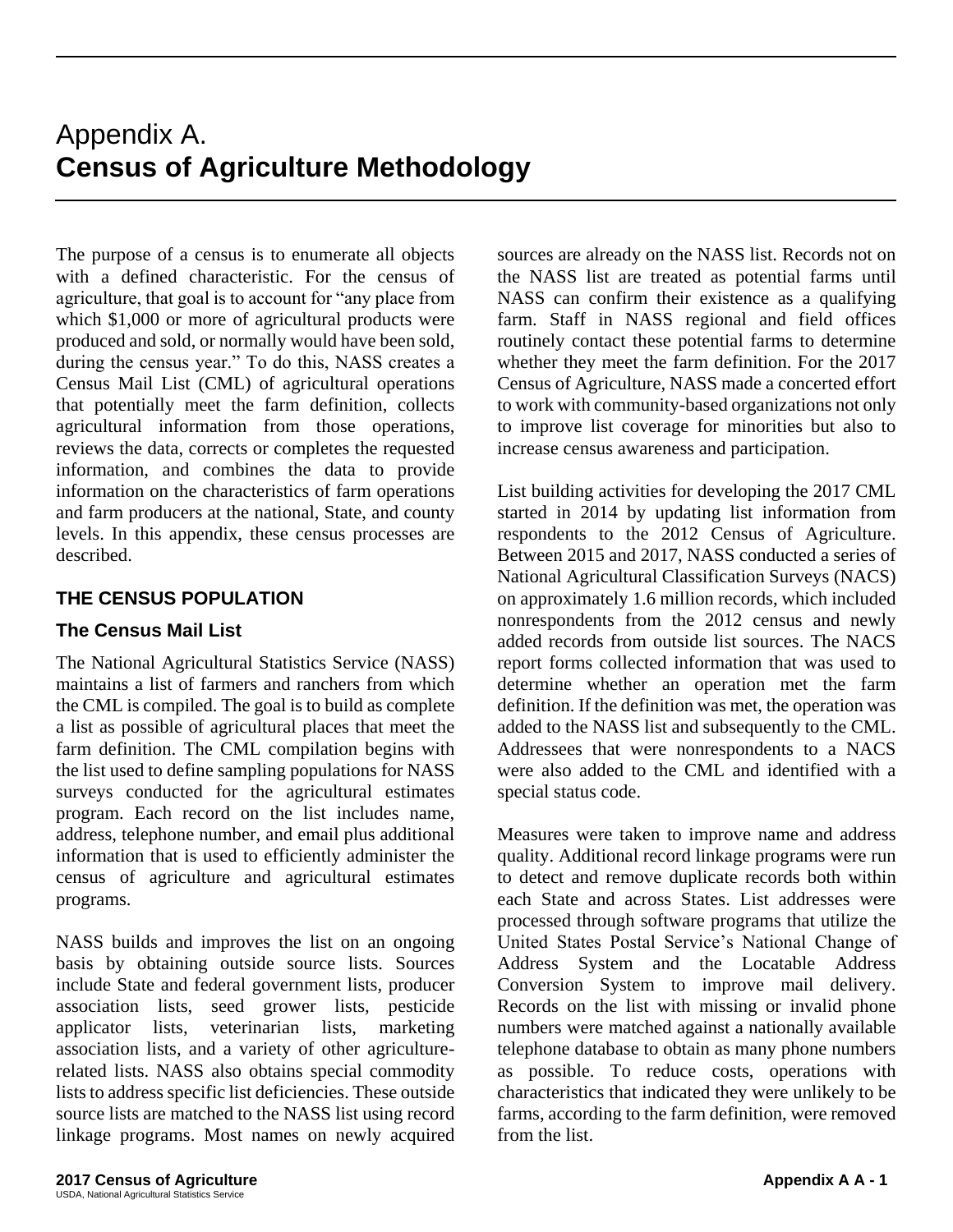The official CML for the 2017 Census of Agriculture was established on September 3, 2017. The list contained 2,999,098 records. Of these, 2,259,750 records were thought to meet the NASS farm definition and 739,348 were potential farm records, which included NACS nonrespondents, other records added to the CML by the NASS regional field offices after the record linkage process, and late adds to the CML that were not included in any previous NACS or State screening survey.

#### **Not on the Mail List (NML)**

Extensive efforts are directed toward developing a CML that includes all farms in the U.S. However, some farms are not on the list, and some agricultural operations on the list are not farms. NASS uses its June Area Survey (JAS) to quantify the number and types of farms not on the CML. The records in the JAS that are not on the CML are said to be in the Noton-the-Mail List (NML) domain. If a JAS record in the NML domain is determined to be a farm during the census, it is an NML farm. The NML farms are used to measure coverage associated with the census.

The JAS is based on an area frame, which covers all land in the U.S. and includes all farms. The land in the U.S. is stratified by characteristics of the land. A probability sample of segments is drawn within each stratum for the JAS. Segments of approximately equal size are delineated within each stratum and designated on aerial photographs. The JAS sample of segments is allocated to strata to provide accurate measures of acres planted to widely grown crops, farm numbers, and inventories of cattle. Sampled segments in the JAS are personally enumerated. Each operation identified within a segment boundary is known as a tract.

The 2017 JAS sample was increased to improve the farm counts for operations that produced specialty commodities or had socially disadvantaged or minority producers. The total JAS sample consisted of 13,972 segments of which 3,012 were additional segments. This set of additional segments is referred to as the Agricultural Coverage Evaluation Survey (ACES) segments. The ACES segments were selected using a multivariate sampling design that targeted specific items at the U.S. level. The 2017 JAS

consisted of sample segments from all States, with the exception of Alaska where NASS does not maintain an area frame.

During the JAS/ACES enumeration process, each tract is identified as either agricultural or nonagricultural. Each JAS/ACES agricultural tract is identified as a farm or non-farm in June based on the farm definition of \$1,000 of sales or potential sales of agricultural products. Non-agricultural tracts are further classified into categories: with farm potential, with unknown farm potential, or with no farm potential. The names and addresses collected in the 2017 JAS/ACES were matched to the CML. Those from the 2017 JAS/ACES that did not match were determined to be in the NML domain and sent a yellow census report form so that they could be differentiated from the green report form sent to those addressees on the CML. Instructions on the census report form directed any respondent who received duplicate forms to complete the CML form and to mail all duplicate forms back together. Those who returned a CML and an NML form had been misclassified as NML and were removed from the NML domain.

The initial NML mailout consisted of 42,430 records. A total of 41,787 NML records were summarized of which 2,799 records were confirmed to be NML and in-scope.

The farm/nonfarm status of each NML domain operation was determined based on the reported data in the census form. An operation in the NML domain that was determined to be a farm is referred to as an NML farm. Characteristics of NML farms and their producers provided a measure of the undercoverage of farms on the CML. The percentage of farms not represented on the CML varied by State. In general, NML farms tended to be small in acreage, production, and sales of agricultural products. Farm operations were missing from the CML for various reasons, including the possibility that the operation started after development of the CML, the operation was so small that it did not appear in any agriculture-related source list, or the operation was misclassified as a nonfarm prior to census mailout. The CML was used with the NML in a capture-recapture framework to represent all farming operations across all States in the JAS sample.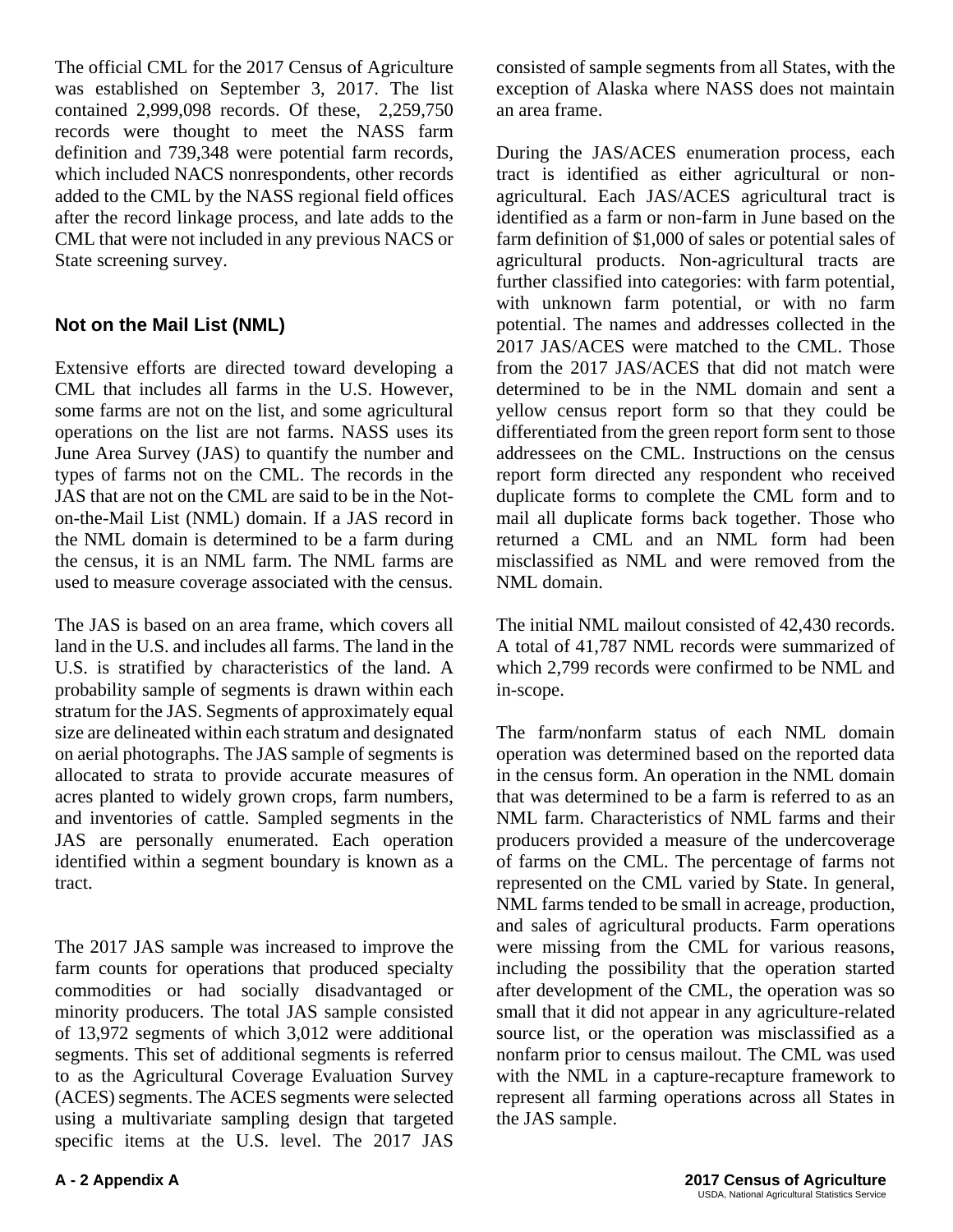#### **DATA COLLECTION OUTREACH AND PROMOTIONAL EFFORTS**

NASS planned and executed a multi-phase strategic communications campaign for the 2017 Census of Agriculture, to increase the level of awareness and response among all U.S. agricultural producers.

- Phase 1 ran from December 2016 − June 2017. It raised awareness about the census and list building, encouraged producers to sign up in response to NASS mailings and at community, association, and other stakeholder meetings where NASS partners reached out.
- Phase 2 ran from July 2017 − December 2017. It notified farm producers and agricultural organizations that the census would be mailed in December, and encouraged communications regarding the census.
- Phase 3 ran from December 2017 July 2018. It focused on census data collection with messaging urging response, reminding producers that it was not too late to respond.
- Phase 4 ran from August 2018 February 2019. It thanked producers for their participation and NASS partners for their support, and informed all of the February 2019 data release plan.

The communications campaign focused on these primary areas: partnership building, local-level outreach, public relations, media relations, paid media, and social media. Some external support was provided by a private communications agency (i.e. primarily assistance with paid media/advertising strategy and ad creation) and a freelance writer.

The unifying force behind the 2017 communications campaign was the theme "Your Voice. Your Future. Your Opportunity." This was accompanied by supporting messages and artwork that created a consistent look and feel for all census communications. All messages and materials served the purpose of inspiring action: *Grow Your Farm Future - Shape Your Farm Programs - Boost Your Rural Services* - *Fill out your Census of Agriculture - Do your part to be counted - The Census of*  *Agriculture is Your Voice, Your Future, Your Opportunity*.

#### **Partnership and Local-Level Outreach**

At the national level, NASS officials met with leaders from dozens of agricultural organizations, State Departments of Agriculture, and other USDA agencies to successfully secure their support in promoting the census among their constituencies. Stakeholders partnered with NASS to promote the 2017 Census of Agriculture through publications (e.g. newsletters), special mailings, speeches, social media, websites, and other communications. In addition, through grassroots-level outreach and efforts, NASS partnered with a number of community-based organizations to reach minority and limited-resource farmers and ranchers. National-level outreach was encouraged and mirrored at the regional, State, and local levels. Among the highlights of these partnership efforts was the production of multiple television and radio public service announcements featuring the U.S. Secretary of Agriculture, State secretaries, directors, and commissioners of agriculture and leaders from community-based organizations.

#### **Coverage of American Indian and Alaska Native Farm Producers**

To maximize coverage of American Indian and Alaska Native agricultural producers, special procedures were followed in the census. A concerted effort was made to get individual reports from every American Indian and Alaska Native farm or ranch producer in the country. If this was not possible within some reservations, a single reservation-level census report was obtained from knowledgeable reservation officials. These reports covered agricultural activity on the entire reservation. NASS staff reviewed these data and removed duplication with any data reported by American Indian or Alaska Native producers who responded on an individual census report form. Additionally NASS obtained, from knowledgeable reservation officials, the count of American Indian and Alaska Native producers (on reservations) who were not counted through individual census report forms, but whose agricultural activity was included in the reservation-level report form.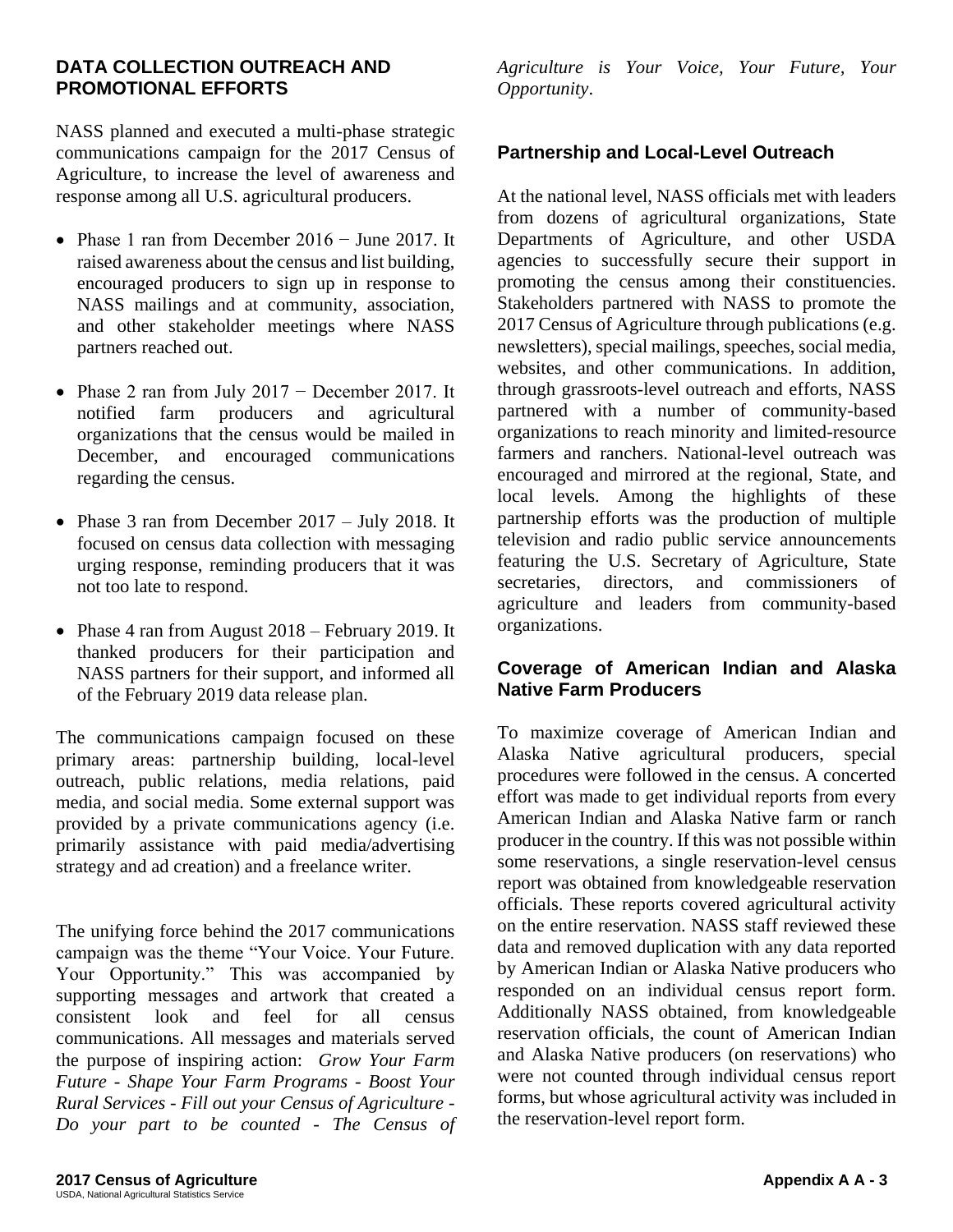Table D, **American Indian and Alaska Native Producers: 2017** provides the number of producers (1) reported as American Indian or Alaska Native in the race category, either as a single race or in combination with other races, on the individual census report forms (for up to four per farm) and (2) identified as American Indian or Alaska Native producers farming on reservations by reservation officials. The count from the individual report forms is summarized in the "Individually reported" column. It includes up to four producers on or off reservations. The "Other" column provides counts of producers on reservations as reported by a reservation or tribal official. The "Total" column is simply a sum of the "Individually reported" and the "Other" columns. Tables in other parts of the publication count the reservation-level reports as single farms.

## **Public Relations**

In the public relations arena, NASS worked with internal and external stakeholders to equip them with communications tools and resources to deliver the census communications message to their audiences. NASS utilized its Intranet and the Partner Tools page on the census website to deliver materials to the 12 regional and 46 field offices as well as to external stakeholders. The materials included but were not limited to: customizable news releases, public service announcement scripts, and a PowerPoint template; Secretary of Agriculture video public service announcements, and drop-in advertisements; informational, instructional, and testimonial videos; website buttons and banners; brochures in multiple languages; flyers; posters; FAQ sheets, talking points, and more. In addition, at the national level, NASS issued six news releases during data collection (three more were produced before data collection to inform and prepare producers) citing department and agency spokespeople, published half a dozen timely and relevant pieces to the USDA blog highlighting the census, and conducted three social media campaigns. These public relations efforts at the national and locallevels helped ensure that NASS' message about the census was continually in the media, including print and online publications, a variety of social media, radio, and some television programs. Media outlets included both those specializing in agriculture and more general outlets.

### **Paid Media**

Even with increasingly limited budgets and resources, NASS was able to apply a small portion of funds toward paid media. For the 2017 Census of Agriculture, NASS strategically advertised in regional print publications, online, and with national agriculture news services (i.e. TV, radio) to bolster reach both in general and within geographicallyspecific, previously under-represented populations and lower response areas.

## **DATA COLLECTION**

## **Method of Enumeration**

Data collection was accomplished primarily by mail, Computer-Assisted Self Interview (CASI) on the Internet, and personal enumeration for special classes of records in the census operations. Personal enumeration (interviewing) involved the use of both Computer-Assisted Telephone Interview (CATI) and Computer-Assisted Personal Interview (CAPI) data collection instruments. Enumerators at the five NASS Data Collection Centers conducted CATI data collection. In addition, enumerators under contract with NASS through the National Association of State Departments of Agriculture (NASDA) conducted phone and personal interviews with respondents. For the 2017 Census of Agriculture, NASS implemented a pre-notification strategy in an effort to increase awareness, improve overall responses, and encourage respondents to report early to avoid continued correspondence. All records with an e-mail address received an e-mail message marketing the improved web form and announcing the census mail packets were coming.

## **Report Forms**

Four versions of report forms were used for the 2017 Census of Agriculture:

- General form  $(17-A100)$
- Short form (17-A200)
- Hawaii form (17-A101)
- American Indian form (17-A300)

The general form facilitated reporting crops and livestock most commonly grown and raised in the U.S. The short form expedited reporting specific crops or livestock for pre-identified farms and ranches in the U.S. The Hawaii form targeted crops and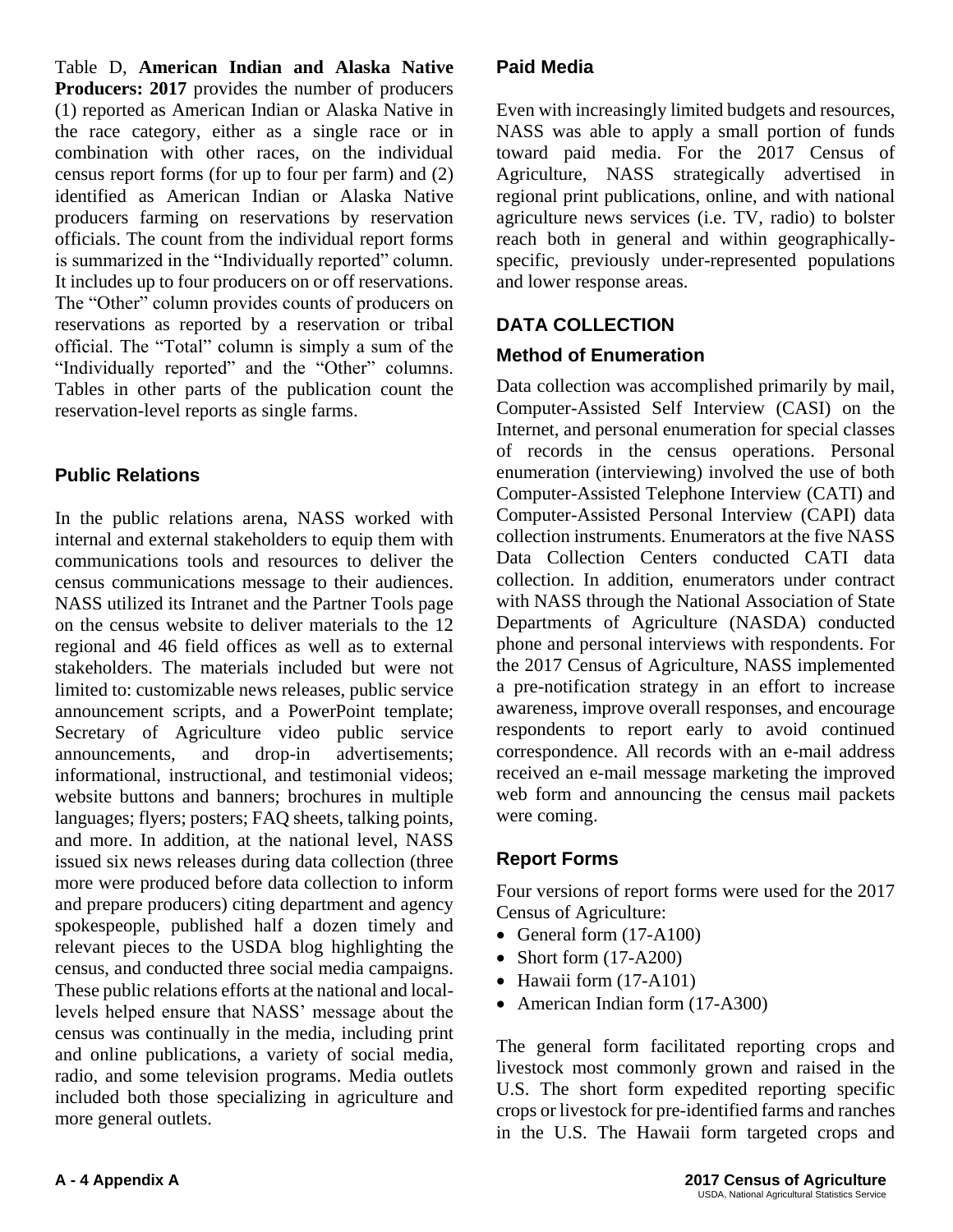livestock specifically grown or raised on farms and ranches in Hawaii. The American Indian form focused on crops and livestock for farms and ranches on reservations in Arizona, New Mexico, and Utah. All of the report forms allowed respondents to write in specific commodities that were not prelisted on their report form.

#### **Report Form Mailings**

Pre-notification of census data collection began on November 17, 2017. Approximately 600,000 producers with an active e-mail address on the census mail list received a message informing them of the upcoming census data collection period and encouraging them to utilize the new census web form. Between November 27 and November 30, 2017, approximately 1 million producers received a letter with their survey code and instructions for completing their census online. The letter encouraged producers to report online early to avoid receiving mail and phone follow-up. Approximately 3 million mail packets were mailed in December 2017 and January 2018. Each packet contained a cover letter, instruction sheet, a labeled report form, and a return envelope. The Census Bureau's National Processing Center (NPC) in Jeffersonville, IN was contracted to perform mail packet preparation, initial mailout, and two follow-up mailings to nonrespondents.

The initial mailout was followed by a thank-you reminder postcard that was delivered in January 2018 to all operations that received mail packets. First follow-up mail packets were mailed in mid-February 2018 to approximately 1.5 million nonrespondents. Second follow-up mail packets were mailed in mid-March 2018 to approximately 1 million nonrespondents.

#### **Nonresponse Follow-up**

Operating concurrently with NPC's mail data collection efforts, NASS Data Collection Centers targeted selected groups of census nonrespondents for telephone enumeration. NASS regional field offices targeted selected groups of census nonrespondents for in-person enumeration. These efforts were referred to as:

• Must Case Follow-up

- American Indian Producer Follow-up
- National Nonresponse Follow-up
- Not on Mail List (NML) Follow-up

**Must Case Follow-up***.* Must cases are known large or unique operations, the absence of which could have significantly affected the accuracy of census results. For the 2017 Census of Agriculture, 125,697 records were categorized as Must cases. Each active Must operation was accounted for by mail receipt, phone interview, or personal enumeration; if an operation was no longer in business, its nonfarm status was documented. Call centers conducted CATI calling of nonrespondent Must cases from March 2018 through May 2018, after the initial and first follow-up mailings. Following the CATI calling, the remaining nonresponse Must cases were assigned to regional field offices for personal enumeration. Because of the potential importance of Must cases, they were all accounted for and therefore not eligible for nonresponse weighting adjustment.

**American Indian Producer Follow-up.** The American Indian report form (17-A300) was mailed to all operations in Arizona, New Mexico and Utah thought to have an American Indian producer. It was included in the initial mailout, but due to poor mail response, a personal enumeration data collection strategy was utilized with no additional mail followup. A concerted effort was made to get individual reports from every American Indian farm producer in the country. If this was not possible within a reservation, a single reservation-level census report was obtained from knowledgeable reservation officials. These reports covered agricultural activity on the entire reservation. NASS staff reviewed these data and removed any duplicate data reported by American Indian producers from that reservation who responded on an individual census report form. Additionally NASS obtained, from knowledgeable reservation officials, the count of American Indian farm producers (on the reservations) who were not counted through individual census report forms, but whose agricultural activity was included in the reservation-level report form.

**National Nonresponse Follow-up (Excludes Must Records).** The National Nonresponse follow-up activity was designed to focus nonresponse follow-up in a manner that would both reflect the characteristics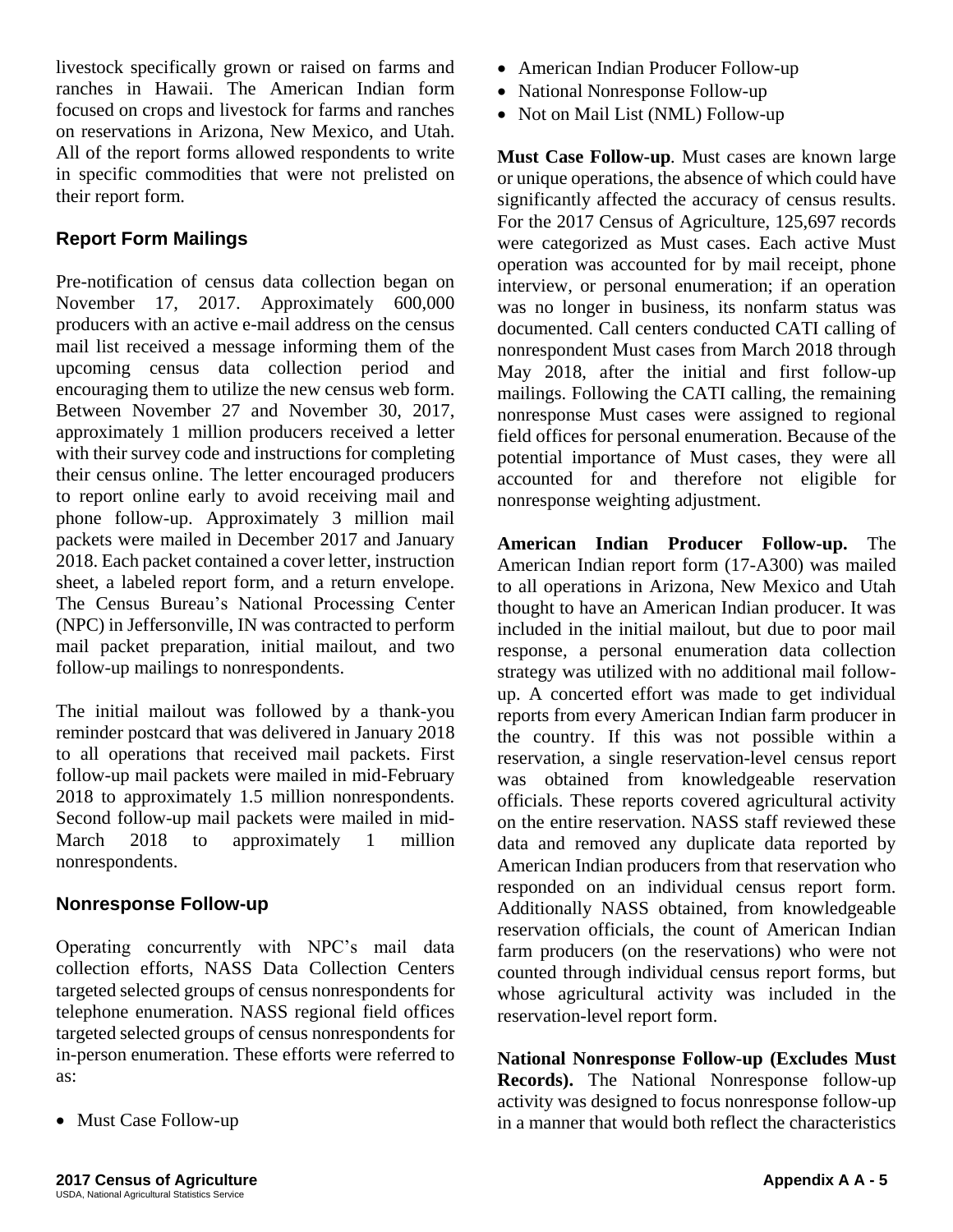of the nonresponders and increase response rates. In April 2018, a sample of 249,521 nonrespondents was selected from the remaining 864,260 nonrespondents using a stratified random design. The strata were based on State, county, size of farm, type of farm, producer race, and propensity to respond. Beginning in mid-April 2018 and continuing through July 2018, extensive efforts were made to collect data for the sampled records, including an additional CASI push, autodial calls, CATI, and CAPI. Records in the same stratum received the same set of collection methods. Of the 80,504 responses, 51,846 records were identified as being in-scope, resulting in a weighted farm count of 143,847 from the sample.

**Not-on-the-Mail List (NML) Follow-up.** To account for farming operations not on the CML, NASS used its 2017 JAS sample from the NASS area frame, augmented with the ACES segments. Because the NASS area frame covers all land in the U.S. with the exception of Alaska, it includes all farms. As previously described, NASS conducted a record linkage operation between the CML records and the records from the 2017 JAS/ACES. Those 2017 JAS records that did not match records on the CML were designated as "Not-on-the-Mail List" (NML) records. These records were mailed a yellow census form so that it could be differentiated from the green forms mailed to CML records. The NML records were mailed at the same time as the census mailing and received the same follow-up procedures as the census mailing through the first follow-up in mid-February 2018. Beginning in March 2018, CATI was used for nonresponse follow-up for NML nonrespondents.

#### **REPORT FORM PROCESSING**

#### **Data Capture**

The Census Bureau's National Processing Center (NPC) in Jeffersonville, IN was contracted to process returned mail packets. NASS staff on site at the NPC provided technical guidance and monitored NPC processing activities. All report forms returned to the NPC were immediately checked in, using bar codes printed on the mailing label, and removed from follow-up report form mailings. All forms with any data were scanned and an image was made of each page of a report form. Optical Mark Recognition (OMR) was used to capture categorical responses and to identify the other answer zones in which some type

of mark was present.

Data entry operators keyed data from the scanned images using OMR results that highlighted the areas of the report forms with respondent entries. The keyer evaluated the contents and captured pertinent responses. Ten percent of the captured data were keyed a second time for quality control. If differences existed between the first keyed value and the second, an adjudicator handled resolution. The decision of the adjudicator was used to grade the performance of the keyers, who were required to maintain a certain accuracy level.

The images and the captured data were transferred to NASS's centralized network and became available to NASS analysts on a flow basis. The images were available for use in all stages of review.

### **Editing Data**

Captured data were processed through a computer formatting program that verified that records were valid – that the record ID number was on the list of census records, that the reported counties of operation and production were valid, and other related criteria. Rejected records were referred to analysts for correction. Accepted records were sent to a complex computer batch edit process. Each execution of the computer edit in batch mode consisted of records from only one State and flowed as the data were received from NPC, the NASS Computer-Assisted Self Interview (CASI), or the Computer-Assisted Telephone Interview (CATI) applications.

The computer edit determined whether a reporting operation met the qualifying criteria to be counted as a farm (in-scope). The edit examined each in-scope record for reasonableness and completeness and determined whether to accept the recorded value for each data item or take corrective action. Such corrective actions included removing erroneously reported values, replacing an unreasonable value with one consistent with other reported data, or providing a value for an item omitted by the respondent. To the extent possible, the computer edit determined a replacement value. Strategies for determining replacement values are discussed in the next section. Operations failing to meet the qualifying criteria for being classified as a farm were categorized as out-ofscope for the census. Records that NASS had reason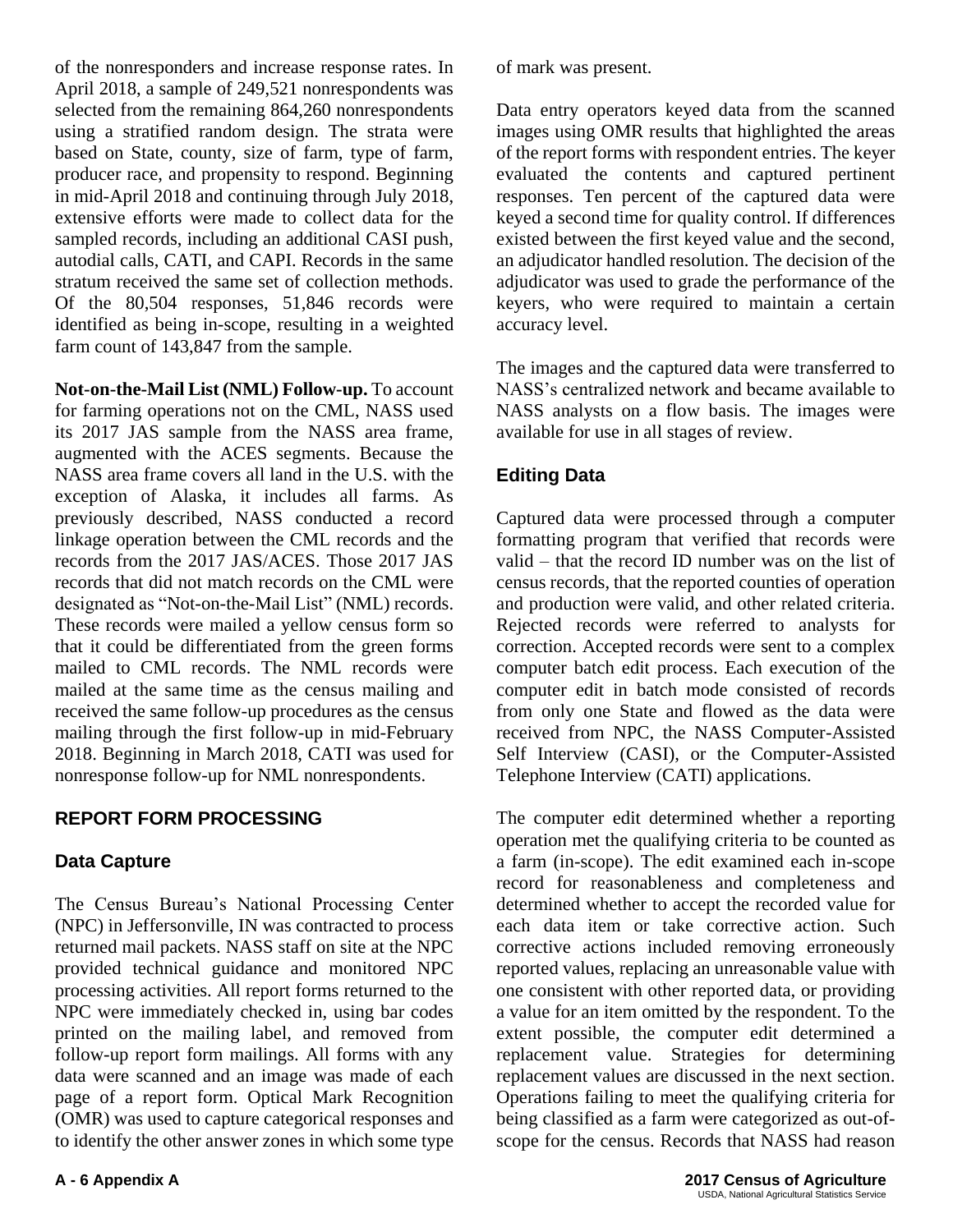to believe might have been erroneously classified as out-of-scope (indications of recent and/or significant agricultural activity reported on NASS surveys, for example) were referred to analysts for verification.

The edit systematically checked reported data sectionby-section with the overall objective of achieving an internally consistent and complete report. NASS subject-matter experts had previously defined the criteria for acceptable data. Problems that could not be resolved within the edit were referred to an analyst for intervention. Prior to the census mail-out, NASS established a group of analysts in a Census Editing Unit in the National Operations Center in St. Louis, MO who examined the scanned images, consulted additional sources of information, and determined an appropriate action. Regional field office analysts also participated using an interactive version of the edit program to submit corrected data and immediately reedit the record to ensure a satisfactory solution.

### **Short Form Editing**

From the CML, 400,000 records were selected to receive a short form; this short form was derived from the full census report form by reducing a number of sections to a 'total' question – for example, instead of asking the respondent to report the acreage for each specific type of fruit or vegetable, the short form only asked for total fruit acreage or total vegetable acreage. In some cases, the same questions were asked on the general form, in which case the edit treated the short form responses as though they were incomplete general forms, as described in the previous paragraphs. In other cases, several items on the general form were collapsed – for example, total acres of Christmas trees and short rotation woody crops were asked as a single item on the short form, instead of separately as on the general form. In such cases, different approaches were taken in the edit to create a general form item or items from the short-form specific items. Any short form record that reported values above a certain threshold (in practice this threshold was 0 for almost all items) for these shortform-specific questions was 'flagged' by the edit; these records were later called back and the respondent asked for additional information about the items reported – for example, a producer reporting 10 acres of fruit on the short form was called back and asked for the total, bearing, and nonbearing acres for each type of fruit grown, as was asked on the general form. If the producer was successfully contacted and these additional data collected, the information was added to the record as additional reported data, and the edit was 'reset to original' – that is, the effects of the previous edit were undone – and the record was reedited with the new additional information. A flag was passed to the edit so that the short form record was not flagged for callback in such cases. In many cases, of course, it was not possible to recontact the respondent. In such cases, a flag was passed to the edit system, and the record was unlocked and available for review.

### **Imputing Data**

The edit determined the best value to impute for reported responses that were deemed unreasonable and for required responses that were absent. If an item could not be calculated directly from other current responses, the edit determined whether acreage, production, or inventory items had been reported for that farm on a recent NASS crop or livestock survey. For producers who had not changed in five years, demographics such as race and gender were taken from the previous census. Administrative data from the Farm Service Agency were used for a few items, such as Conservation Reserve Program acreage. When deterministic edit logic and previouslyreported data sources were unable to provide a current value, data from a reporting farm of similar type, size, and location were considered. In cases where automated imputation was unable to provide a consistent report, the record was referred to an analyst for resolution.

Separate system processes were established to efficiently provide data from a similar farm to the edit when donor imputation was required. The farm characteristics used to define similarity between a recipient record and its donor record were determined dynamically by the edit logic. Euclidean distance was used for similarity computations, with each contributing similarity characteristic scaled appropriately. The most similar farm based on this criterion (the "nearest neighbor") was identified and returned to the edit for use as a donor. The calculated distance between the centroids of the principal counties of production of the donor and recipient was always included as one of the measures of similarity.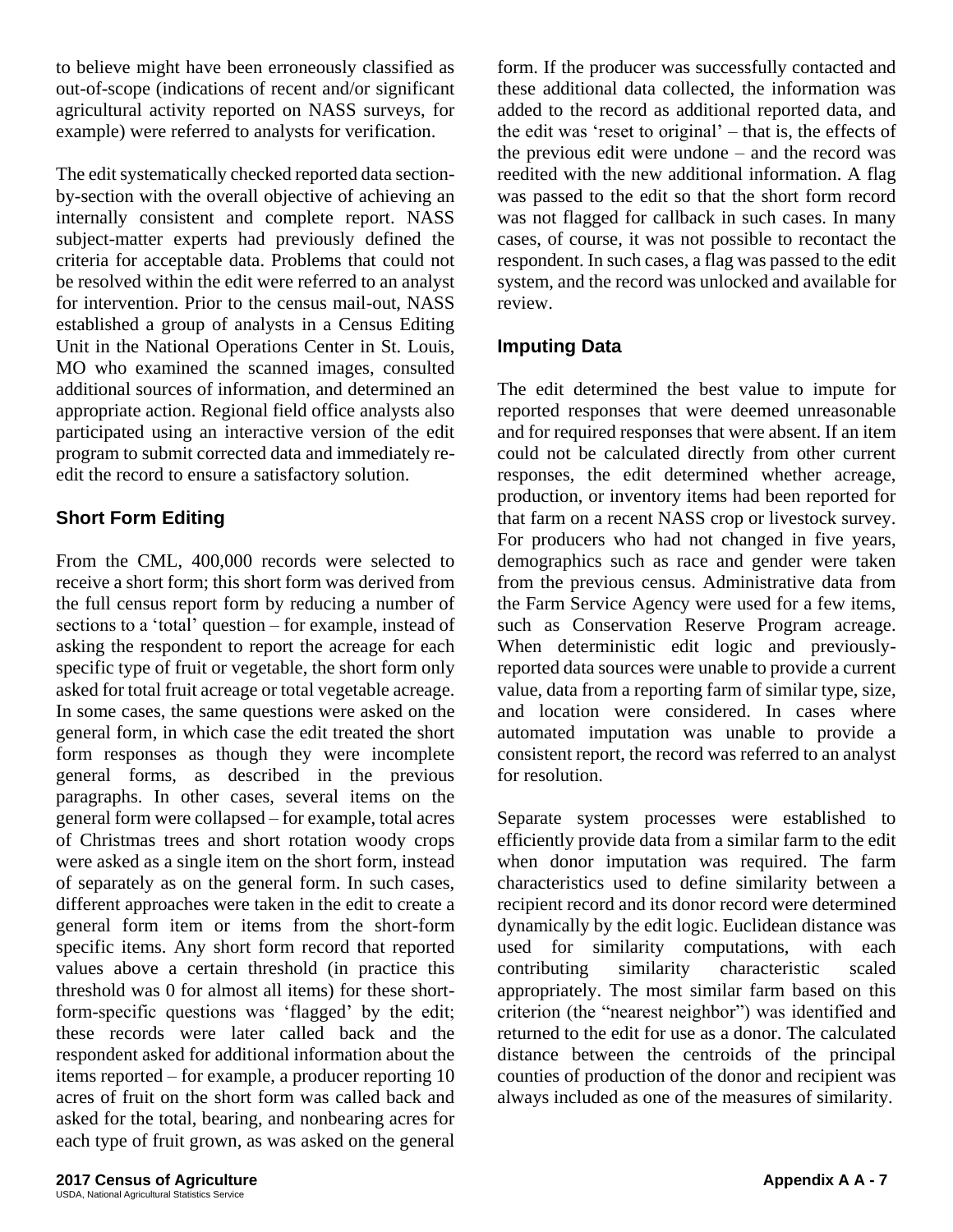To provide donors to the automated edit, a pool of successfully edited records was maintained for each section of the report form. These donor pools began with 2012 census data, reconfigured to emulate 2017 data and then edited using 2017 logic. Data from the 2015 Census Content Test were similarly remapped and edited before being added to the original donor pools. As 2017 records were successfully processed, they were added to the donor pools, which maintained the most recent data for each farm. Donor pools were updated approximately every other week, as determined by edit processing schedules. After several updates, all initial data records were dropped, leaving only 2017 records in the donor pools. After each update, donor pool records were grouped into strata containing farms in the same State of similar type and size, using a data-driven algorithm to define strata. Certain American Indian farms were treated as a separate group, effectively having their own donor pool.

In response to each donor request issued by the edit, a dedicated system process would search the appropriate stratum and respond with the most similar donor, while giving preference to more recent donors. In relatively rare instances where it was unable to provide a donor, the donor selection process issued an appropriate failure message to the edit. Imputation failures occurred for several different reasons. The requirement that an imputed value be positive could have ruled out all available donors, as could have the necessity for the donor record to satisfy a particular constraint – say, that the donor record has cattle, but no milk cows. In general, an imputation failure occurred if there were no satisfactory donors in the same profile as the report being edited. Records with imputation failures were either held until more records were available in the donor pool or referred to an analyst. In addition, when such a failure occurred in finding a donor for expenditure data, donor pool averages were provided in lieu of an individual donor, wherever possible. This "failover" utility was first introduced for the 2012 census imputation process, and significantly reduced the number of imputation failures among the expenditure and labor variables. During the early stages of editing, records requiring imputation for production (and hence yields) of field crops or hay, land values, or certain expenditure variables, were set aside or "parked." These records were edited when the donor pools contained only 2017 records, ensuring that 2017 data were used in the

imputations for the variables.

After receiving a donor's data, the edit substituted the values into the edited record. In many cases, the donor record's data value was scaled using another data field specified in the edit logic. In such cases, the size of the auxiliary field's value in the edited record, relative to its value in the donor record, was used to appropriately scale the donor record's value for the field to be imputed. The imputed data were then validated by the same edit logic to which reported data were subject. Since imputation was conducted independently for each occurrence, reports requiring multiple imputations may have drawn from multiple donors.

Substantial changes were introduced to the Personal Characteristics section of the form in 2017. Information on an additional (fourth) producer was collected, and several new questions were added for each producer – specifically, whether or not the person was considered a "principal producer," whether the person was a spouse of a principal producer, and whether the person was involved in any of five types of decisions with respect to the operation. These changes necessitated a new imputation process for records reporting three or more persons as producers. Records with one or two persons reported as producers had these data edited and imputed using the decision logic table edit and donor pool imputation process. Records with three or more persons reported as producers, and for which it was determined that these data were inconsistent or missing, had these data imputed using a fully conditional specification method. During the edit for records reporting three or more producers, the items needing imputation were marked, and the record was flagged. Periodically the data for these records (both the items needing to be imputed and the other variables needed by the model) were pulled and run through the imputation program. The resulting imputed values were loaded back to the records, and the records were made available for review. This process was conducted 19 times for the CML, and 6 times for the NML, during census production editing.

#### **Data Analysis**

The complex edit ensured the full internal consistency of the record. Successfully completing the edit did not provide insight as to whether the report was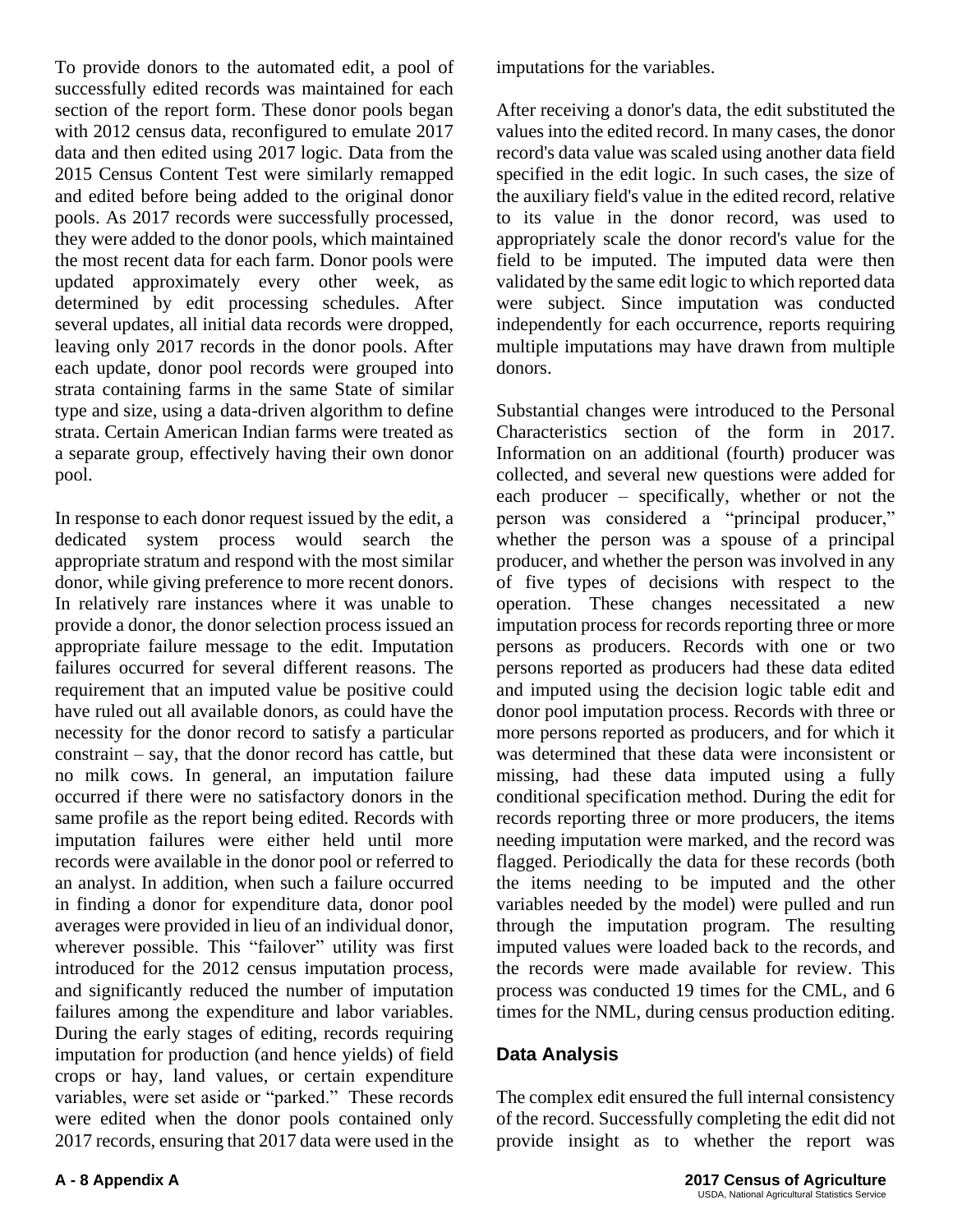reasonable compared to other reports in the county. Analysts were provided an additional set of tools, in the form of listings and graphs, to review record-level data across farms. These examinations revealed extreme outliers, large and small, or unique data distribution patterns that were possibly a result of reporting, recording, or handling errors. Potential problems were investigated and, when necessary, corrections were made and the record interactively edited again.

When NASS summarizes data from the census of agriculture, each individual report is typically assigned to a single "principal" county. The principal county is the county in which the majority of an operation's agricultural products are produced, as reported by the producer. For large operations that have significant production in multiple counties, their reports may be broken up into multiple source counties to more accurately summarize the data. Similarly, for large farms operating in more than one State, separate report forms are completed by State in order to assign the proper portion of the farm's total agricultural production to each State in which the farm operates.

#### **ACCOUNTING FOR UNDERCOVERAGE, NONRESPONSE, AND MISCLASSIFICATION**

Although much effort was expended making the CML as complete as possible, the CML did not include all U.S. farms, resulting in list undercoverage. Some farm producers who were on the CML did not respond to the census, despite numerous attempts to contact them. In addition, although each operation was classified as a farm or a nonfarm based on the responses to the census report form, some were misclassified; that is, some nonfarms were classified as farms and some farms were classified as nonfarms. NASS's goal was to produce agricultural census totals for publication at the county level that were fully adjusted for list undercoverage, nonresponse, and misclassification.

In 2012 NASS used capture-recapture methodology to adjust for undercoverage, nonresponse, and misclassification. This same methodology was implemented for the 2017 Census of Agriculture. To implement capture-recapture methods, two independent surveys were required. The 2017 Census of Agriculture (based on the CML) and the 2017 JAS

(based on the area frame) were those two surveys. Historically, NASS has been careful to maintain the independence of these two surveys.

A second assumption was that the proportion of JAS farms with a given set of characteristics captured by the census was equal to the proportion of U.S. farms with those same characteristics captured by the census.

For a farm to be identified as a farm, and thus captured by the census, it must be on the CML, respond to the census report form and, based on the census response, be classified as a farm. Only those nonrespondents included in the nonresponse sample had an opportunity to be captured and had a probability  $\pi_s$  of being included in the sample; respondents prior to drawing the nonresponse sample had  $\pi_s = 1$ . Thus, the capture probability  $\pi_c$  is of interest:

 $\pi_c = \pi$ (CML, Responded, Farm on Census|Farm)  $\pi_s$ 

Two types of classification error can occur. First, a farm can be misclassified as a nonfarm. This type of misclassification is accounted for in determining the probability of capture  $\pi_c$ . The second type of classification error results when a response to the census is classified as a farm operation when it does not meet the definition of a farm. That is, some farms on the CML may be misclassified from their census report response and may be nonfarms. To account for the misclassification of nonfarms as farms, the probability of a farm on the census being classified correctly must be estimated; that is,

 $\pi_{\text{CCFC}} = \pi(\text{Farm} \mid \text{Farm on Census})$ 

where *CCFC* represents Correct Census Farm Classification. To adjust for undercoverage, nonresponse, and misclassification, each CML record classified as a farm based on its response to the census report form was given a weight of the ratio of the estimated probability of correct classification of a farm on the census and the estimated probability of capture  $(\hat{\pi}_{\text{CCFC}}/\hat{\pi}_{\text{C}})$  where the hat symbol ( $\hat{\ }$ ) denotes an estimate). To estimate the number of farms with a given set of characteristics, the weights of CML records responding as farms on the census and having that set of characteristics were summed. This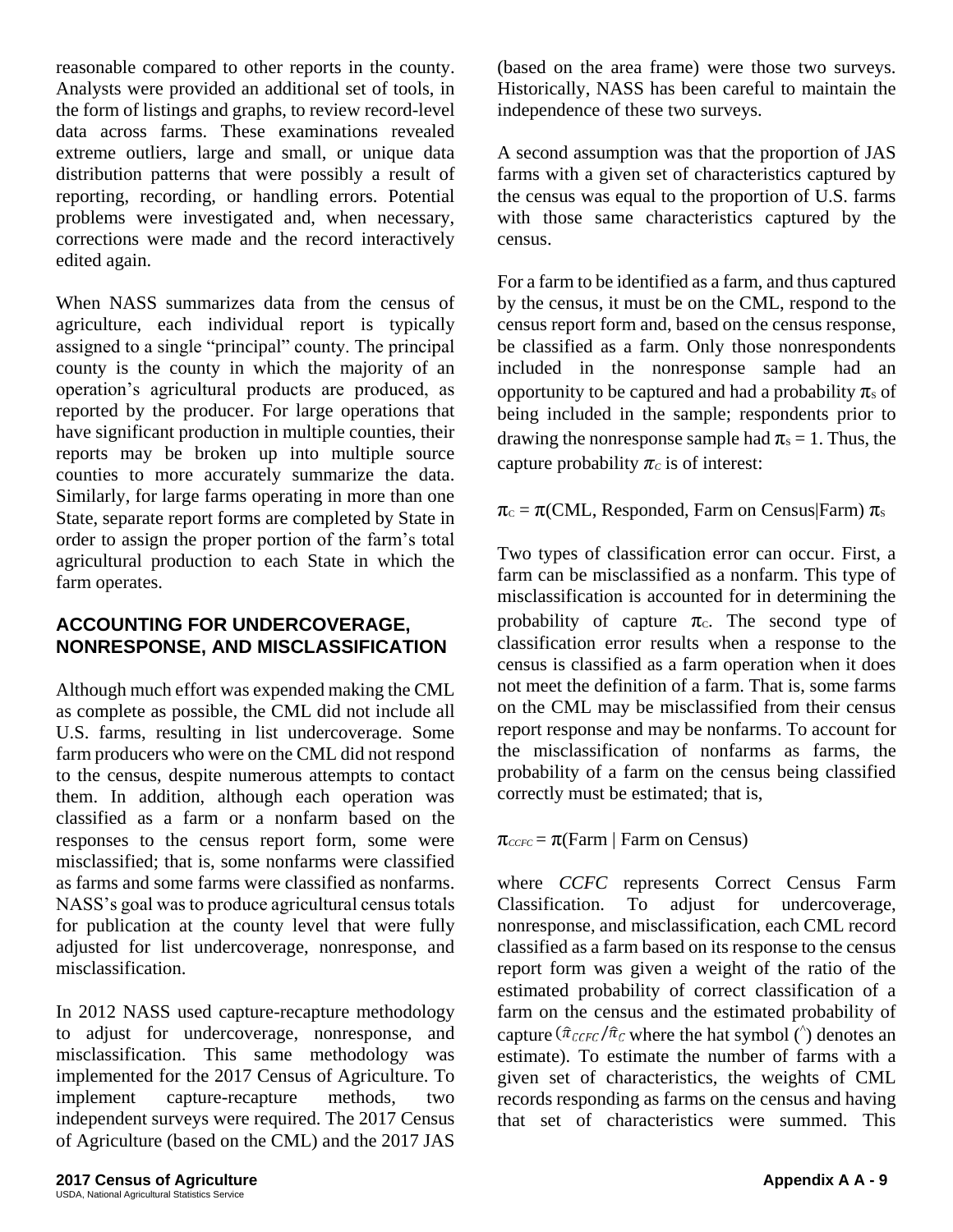estimator is referred to as the capture-recapture estimator (*CR*):

$$
CR = \sum_{i \in F} \frac{\hat{\pi}_{\textit{CCFC},i}}{\hat{\pi}_{\textit{C},i}}
$$

where  $F$  is the set of all CML records classified as farms based on their responses to the census report form.

To estimate the capture and correct census farm classification probabilities, a matched dataset consisting of JAS records and census records was created. Records in the 2017 JAS sample were matched to the 2017 census using probabilistic record linkage. The CML records that matched with JAS tracts represent the Census Sample.

Note: The Census Sample is a subset of the CML records and includes only those records matching a JAS tract. Both agricultural and non-agricultural tracts were included in the matched dataset.

### **Resolving Farm Status**

The farm status based on census responses to either the CML or NML census data collection and the JAS agreed in most cases; these records are referred to as having resolved farm status. However, in other cases, a record was identified as a farm (nonfarm) on the JAS and as a nonfarm (farm) by the census through either the CML or the NML. Such records are said to have conflicting or unresolved farm status. An operation identified as a farm is referred to as inscope; an operation identified as a nonfarm is referred to as out-of-scope. From the set of matched records, two groups with conflicting farm status were identified: 1) in-scope JAS records that were out-ofscope on the census and 2) census in-scope and JAS out-of-scope records. The records with conflicting farm status were sent to NASS regional field offices for review. In each case, efforts were made to determine whether (1) the status had changed between June and December when the census was conducted, (2) the JAS farm status was correct, (3) the census farm status was correct, (4) the records were incorrectly matched, or (5) the farm status could not be resolved. Not all of the records with conflicting farm status could be resolved. In 2017, 8.1 percent of the records in the Census Sample had unresolved farm status.

The probability an operation is a farm was estimated for the records with unresolved farm status. Using the 2017 matched dataset, a logistic model of the probability an operation is a farm based on the records with resolved farm status was developed; that is, the operations where the farm (or nonfarm) status agreed between the JAS and the census were used to develop a missing data model, which was then used to resolve farm status. The final missing data model was used to impute the probability that each of the agricultural operations with unresolved farm status is a farm. For the resolved farms and nonfarms, the probability of the operation being a farm was 1 and 0, respectively. Five-fold cross-validation was used to develop and to compare competing models. The accuracy of the model was thereby not overstated due to fitting and evaluating the model on the same set of data. To ensure that each of the cross-validation samples covered the U.S., the five cross-validation samples of JAS segments were drawn within State-stratum combinations. Characteristics of the JAS tracts were considered as potential covariates in the model. Because limited information is available for JAS nonfarm tracts, other covariates considered included county-level socio-demographic variables from the most recent U.S. population census, segment-level data from the Cropland Data Layer, the county-level rural-urban code, state-level response rates, an indicator for records that are thought to be out-ofbusiness, and an indicator for records in the national nonresponse sample. The sample weight associated with each JAS tract was multiplied by the probability of being a farm. This adjusted weight was used in all subsequent modeling.

#### **Capture Probabilities**

Recall that, for a farm to be identified as a farm, and thus captured, by the census, it must be on the CML, respond to the census report form and, based on the census response, be classified as a farm. These adjustments are dependent. Further, those nonrespondents at the time the nonresponse sample was drawn had a known probability  $\pi_S$  of being included in the sample; respondents before the sample was drawn had  $\pi s = 1$ . Therefore, the probability of capture  $\pi$ *C* may be written as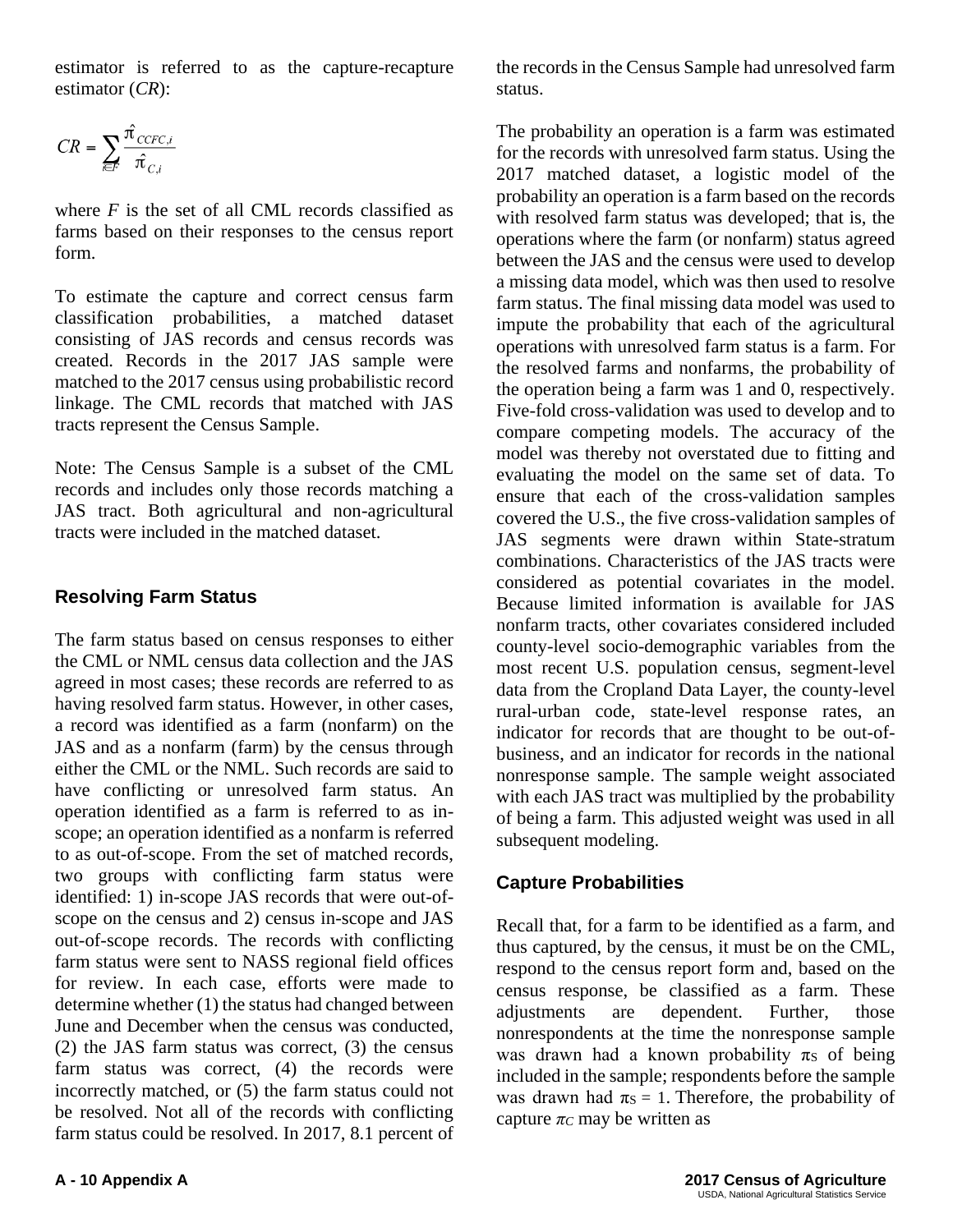$\pi_c = \pi$ (CML, Responded, Farm on Census|Farm)  $\pi_s$  $= \pi$ (CML|Farm) $\pi$ (Responded|CML, Farm) $\pi$ (Farm on Census|CML, Responded, Farm)  $\pi_s$ 

The probability of being included in the sample  $\pi_S$  is known for all responding farms. The other terms in the probability of capturing a farm depend on the characteristics of the farm. Using five-fold crossvalidation, three logistic models were developed based on the matched dataset. The first model estimated the probability of a farm being on the CML. The second model estimated the probability that a farm on the CML responded to the census report form. The final model estimated the probability that a farm that was on the CML and responded to the census was identified as a farm based on its response. The probability that a farm is captured by the census of agriculture is then the product of the three conditional probabilities that a farm is on the CML, responds, and is identified as a farm.

Note 1: Responses were required for Must cases. These operations were only excluded in modeling the probability of a farm responding given that it was on the CML.

Note 2: Because Alaska is not included in the JAS and thus has no area frame, the Alaskan agricultural operations were not included in the capture-recapture process. No adjustments were made for undercoverage or misclassification. To account for nonresponse, the CML records were divided into three groups: (1) the Must records, (2) the Criteria Records, and (3) the remaining CML records. The must records received a weight of one, thereby receiving no adjustment for nonresponse. The probability of response for each of the other two groups was the proportion of responders within the group. Each record within the group was then given a weight equal to the reciprocal of the probability of response.

#### **Misclassification**

An operation is misclassified if: (1) it meets the definition of a farm, but is classified as a nonfarm on the census or (2) it does not meet the definition of a farm, but is classified as a farm on the census. The first type of misclassification is accounted for when modeling the probability of capture. An adjustment is still needed for the misclassification of nonfarms as farms. As with farm status and capture, the probability of this misclassification depends on an operation's characteristics. Thus, a final logistic model was developed. Given that an operation was classified as a farm on the CML, the probability of its being a farm was modeled based on its characteristics. Five-fold cross-validation was used to ensure that the model was not over-fitted.

#### **CALIBRATION**

Each operation identified as being in-scope on the CML was given a weight equal to the probability of misclassification divided by the probability of capture. This weight accounted for undercoverage, nonresponse, both types of misclassification, and the nonresponse sample.

The record weighting processes were initially applied at the State level to produce adjusted estimates of farm numbers and land in farms for 63 different categories of 8 characteristics of the farm operation or the farm producer -- value of agricultural sales (9); age (2); female; race (3); Hispanic origin of principal farm producer; 4 sales categories for each of 10 major commodities (40); and farm type groups (7). The State-level number of farms and land in farms were two additional adjusted estimates, resulting in 65 categories. To reduce the intercensal variation at the State level, the State targets were smoothed by averaging the 2017 estimates from capture-recapture and the published 2012 State estimates with the restrictions that the smoothed targets were within two standard errors of the capture-recapture estimates. The smoothed State targets were rescaled so that they summed to the national capture-recapture estimates.

These State estimates were general purpose in that they did not provide any control over expected levels of commodity production of the individual farm operation. As a result of this limitation, the procedures could have over-adjusted or under-adjusted for commodity production. To address this, a second set of variables, known as commodity targets, was added to the calibration algorithm. These targets were commodity totals from administrative sources or from NASS surveys of nonfarm populations (e.g. USDA Farm Service Agency program data, Agricultural Marketing Service market orders, livestock slaughter data, cotton ginning data). The introduction of these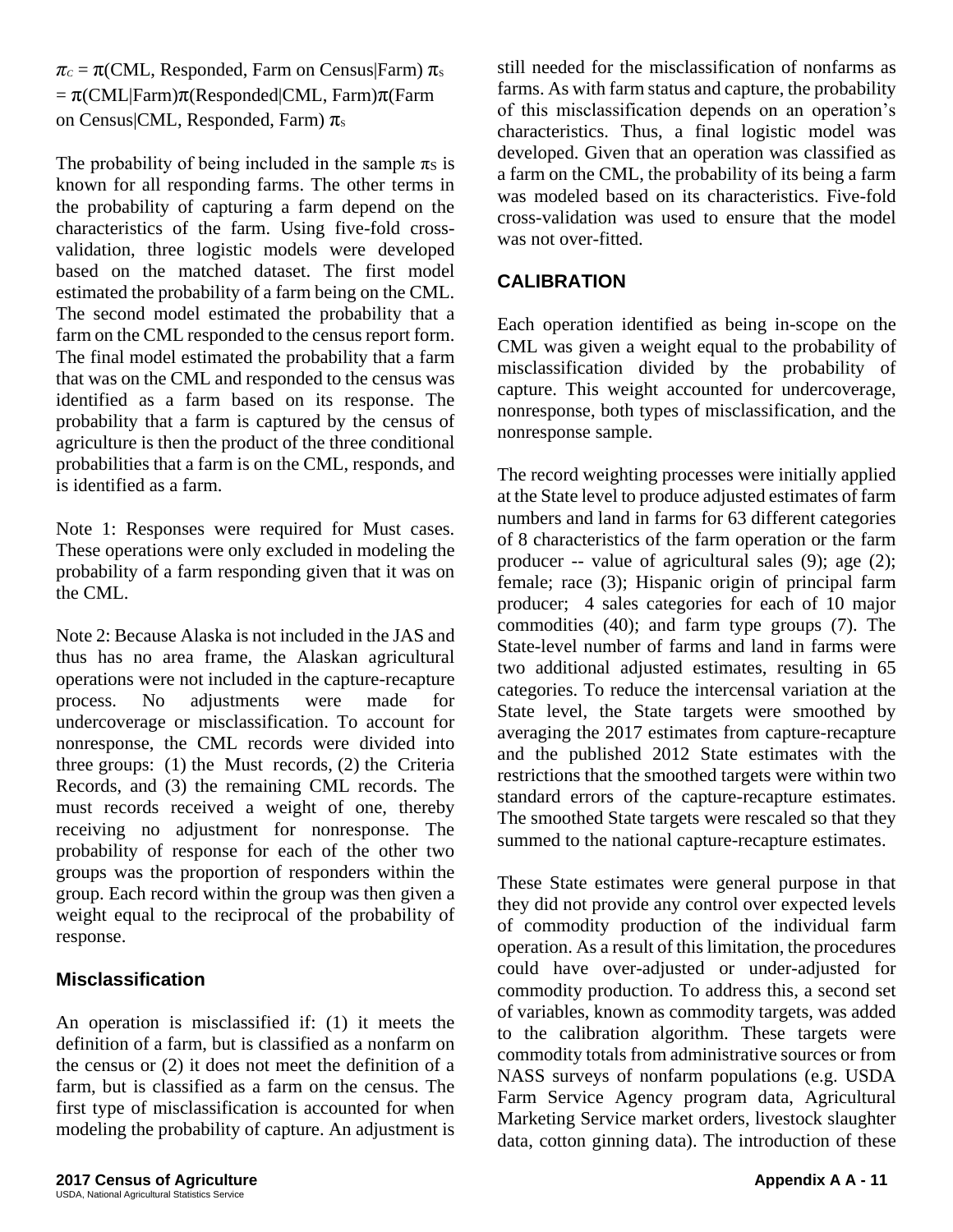commodity coverage targets strengthened the overall adjustment procedure by ensuring that major commodity totals remained within reasonable bounds of established benchmarks.

Each State was calibrated separately. The calibration algorithm addressed commodity coverage. The algorithm was controlled by the 65 State farm operation coverage targets and the State commodity coverage targets. Because calibration targets are estimates subject to uncertainty, NASS allowed some tolerance in the determination of the adjusted weights. Rather than forcing the total for each calibration variable computed using the adjusted weights to equal a specific amount, NASS allowed the estimated total to fall within a tolerance range.

Tolerance ranges for the farm operation coverage targets were determined differently from the commodity targets. The tolerance range for the 65 State farm operation coverage targets was the estimated smoothed State total for the variable plus or minus one standard error of the capture-recapture estimate. This choice limited the cumulative deviation from the estimated total for a variable when State totals were summed to a U.S. total. Commodity coverage targets with acceptable ranges were established based on the administrative source for each State. Ranges were not necessarily symmetric around the target value.

To ensure that all subdomains for which NASS publishes summed to their grand total, integer weights were produced by a discrete calibration algorithm. This eliminated the need for rounding individual cell values and ensured that marginal totals always added correctly to the grand total. If a weight was initially not in the interval [1,6], it was trimmed so that in was in that interval. That is, adjusted weights less than 1 were set to 1, and those greater than 6 were set to 6. The remaining non-integer weights were then rounded sequentially to reduce the distance of the estimated totals from the targets.

Calibration adjustments began with the computation of a priority index for each record. The priority index was the absolute value of the gradient of the relative error associated with increasing or decreasing a record's weight by one. The record with the highest priority index was then selected as a candidate to increase or decrease its weight by one to reduce the

cumulative distance from the targets as measured by the relative error. If the new value produced an improvement and satisfied the range restrictions, the weight was updated and new priorities were assigned; otherwise, the record with the next highest priority index was processed. This process was iteratively performed until convergence was attained. Because census data collection was assumed to be complete for very large and unique farms, their weights were controlled to 1 during the calibration adjustment process. For all other farms, the final census record weights were forced to be an integer number in the interval [1, 6]. The calibration process considered all targets simultaneously through the priority index. Although calibration was seldom able to adjust weights so that all State targets were met, all targets were brought collectively as close to the targets as possible.

The proportions of selected census data items that were due to coverage, response, and classification adjustments are displayed in Tables A and C.

### **DISCLOSURE REVIEW**

After tabulation and review of the aggregates, a comprehensive disclosure review was conducted. NASS is obligated to withhold, under Title 7, U.S. Code, any total that would reveal an individual's information or allow it to be closely estimated by the public. Farm counts are not considered sensitive and are not subject to disclosure controls. Cell suppression was used to protect the cells that were determined to be sensitive to a disclosure of information.

Based on agency standards, data cells were determined to be sensitive to a disclosure of information if they failed either of two rules. The threshold rule failed if the data cell contained less than three operations. For example, if only one farmer produced turkeys in a county, NASS could not publish the county total for turkey inventory without disclosing that individual's information. The dominance rule failed if the distribution of the data within the cell allowed a data user to estimate any respondent's data too closely. For example, if there are many farmers producing turkeys in a county and some of them were large enough to dominate the cell total, NASS could not publish the county total for turkey inventory without risking disclosing an individual respondent's data. In both of these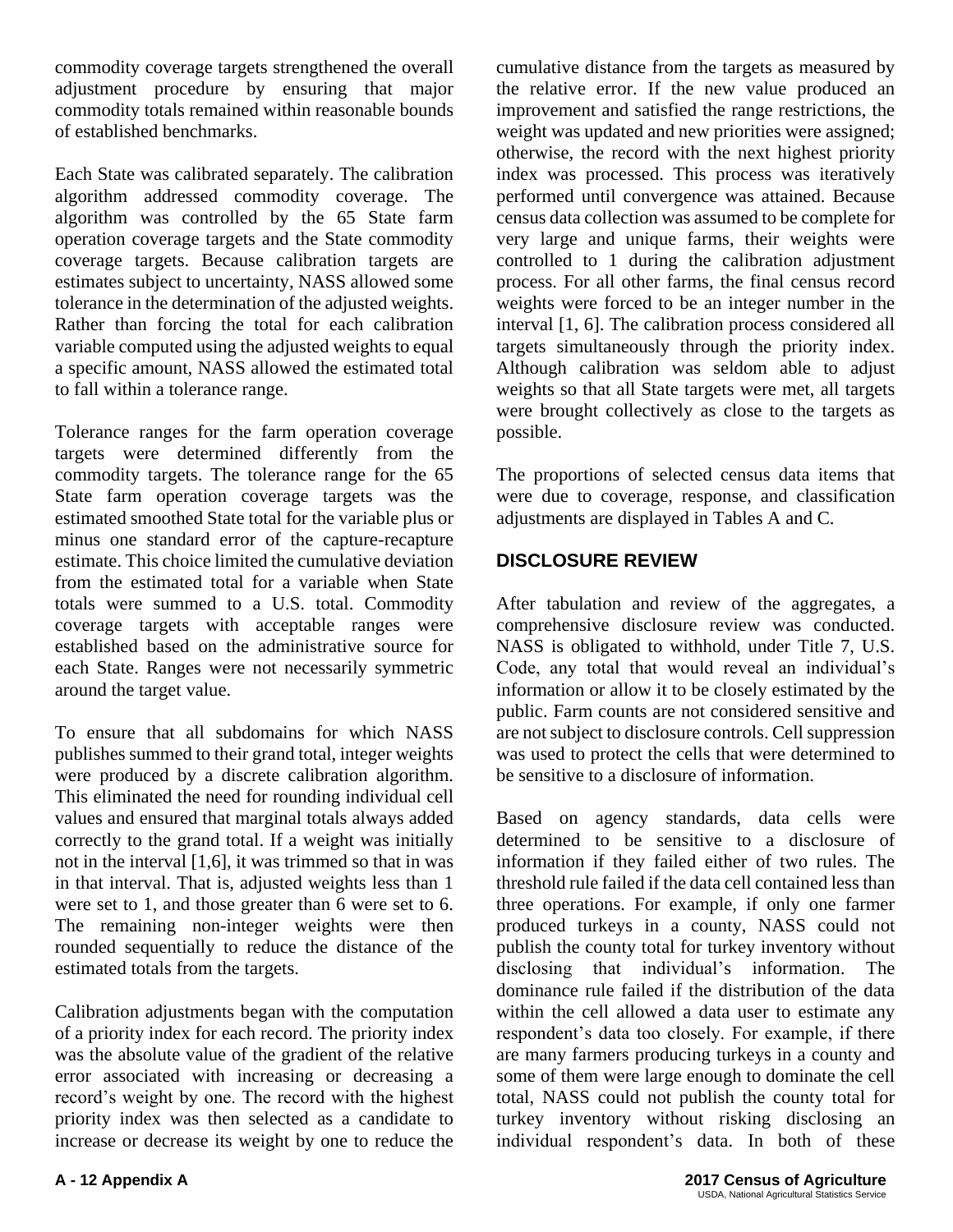situations, the data were suppressed and a " $(D)$ " was placed in the cell in the census publication table. These data cells are referred to as primary suppressions.

Since most items were summed to marginal totals, primary suppressions within these summation relationships were protected by ensuring that there were additional suppressions within the linear relationship that provided adequate protection for the primary. A detailed computer routine selected additional data cells for suppression to ensure all primary suppressions were properly protected. These data cells are referred to as complementary suppressions. These cells are not themselves sensitive to a disclosure of information but were suppressed to protect other primary suppressions. A "(D)" was also placed in the cell of the census publication table to indicate a complementary suppression. A data user cannot determine whether a cell with a (D) represents a primary or a complementary suppression.

Regional field office analysts reviewed all complementary suppressions to ensure no cells had been withheld that were vital to the data users. In instances where complementary suppressions were deemed critically important to a State or county, analysts requested an override and a different complementary cell was chosen.

#### **CENSUS QUALITY**

The purpose of the census of agriculture is to account for "any place from which \$1,000 or more of agricultural products were produced and sold, or normally would have been sold, during the census year." To accomplish this, NASS develops a CML that contains identifying information for operations that have an indication of meeting the census definition, develops procedures to collect agricultural information from those records, establishes criteria for analyst review of the data, creates computer routines to correct or complete the requested information, and provides census estimates of the characteristics of farms and farm producers with associated measures of uncertainty.

It is not likely that either the CML includes all operations that meet the definition of a farm or that all those that do meet the definition of a farm respond to the census inquiry. The goal is to publish data with a high level of quality. The quality of a census may be measured in many ways. One of the first indicators used is a measure of the response to the census data collection as it has generally been thought that a high response rate indicates more complete coverage of the population of interest. This is a valid assumption if the enumeration list, the CML here, has complete coverage of the population of interest. In the case of the census of agriculture, the definition requiring advance knowledge of sales makes achieving a high level of coverage difficult. To ensure that the census of agriculture is as complete as possible, records are included that might not meet the census definition of a farm – in fact, almost 50 percent more records than the anticipated number of qualifying farm operations were included in the 2017 CML. A second indicator of quality then is the coverage of the farm population by the CML. Other indicators of quality relate to the accuracy and completeness of the data, and the validity of the procedures used in processing the data.

In some cases, NASS was able to produce measures of quality – such as the response rate to the data collection, the coverage of the census mail list, and the variability of the final adjusted estimates. In other cases, measures were not produced but descriptions of procedures that NASS used to reduce errors from the procedures were subsequently provided.

#### **Census Response Rate**

The response rate is one indicator of the quality of a data collection. It is generally assumed that if a response rate is close to a full participation level of 100 percent, the potential for nonresponse bias is small, although this has been questioned in the literature. The response rate for the 2017 Census of Agriculture CML was 71.8 percent, as compared with the 2012 Census of Agriculture's response rate of 74.6 percent and 78.2 percent for the 2007 Census of Agriculture.

The 2017 Census of Agriculture's response rate used the fourth response rate formula (RR4) from the American Association of Public Opinion Research's Response Rate Standard Definitions manual:

$$
RR4 = \frac{C_{\text{adj}}}{C_{\text{adj}} + R + NC + O + Replicated + e(U)}(100)
$$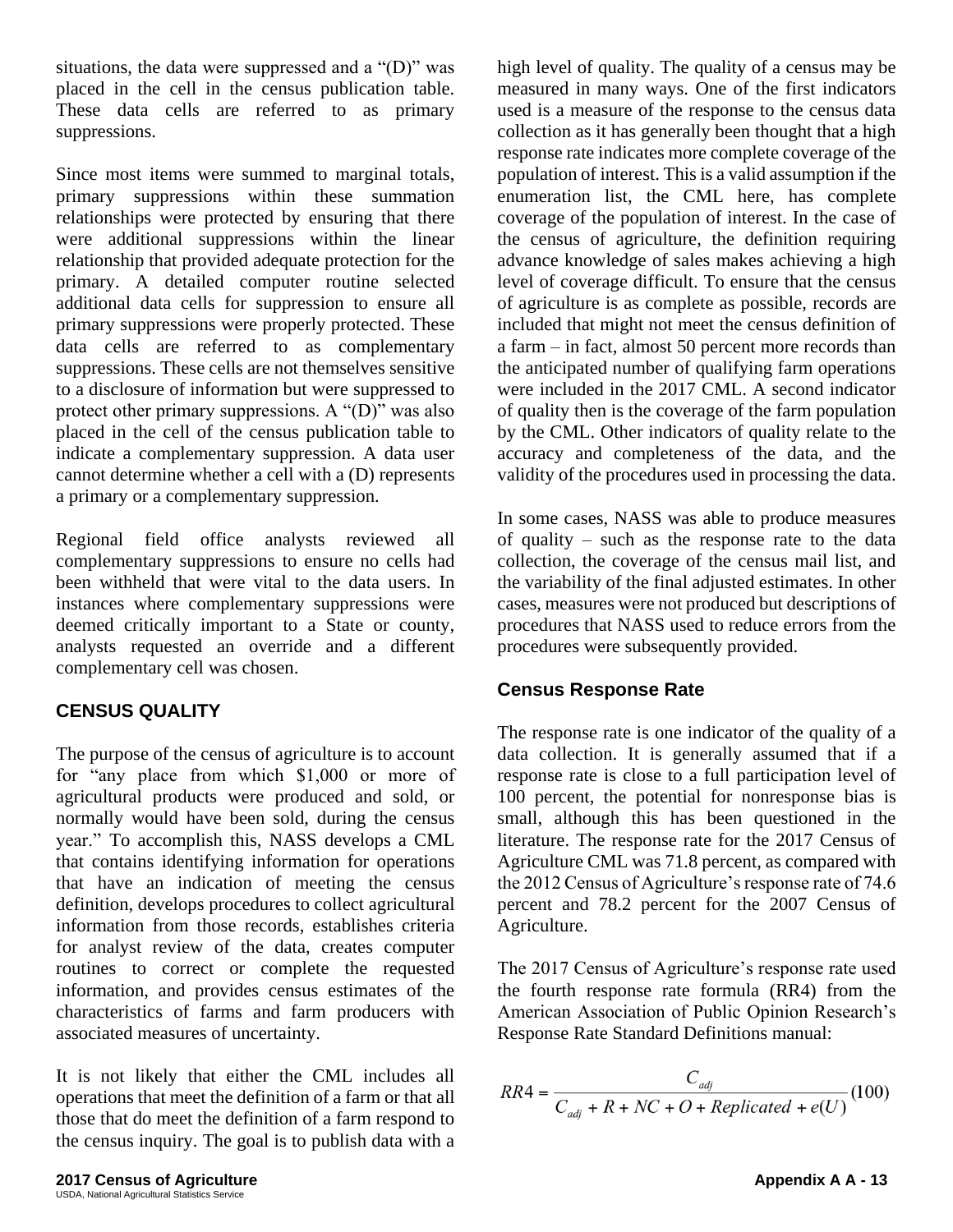#### where

 $C_{adj}$  = number of fully and partially completed records, excluding replicated records  $R =$  number of explicit refusals  $NC =$  number of non-contacted operations known to be eligible

*O* = number of other types of nonrespondents *Replicated* = number of replicated records  $U =$  number of operations of unknown eligibility  $e(U)$  = estimated number of operations of unknown eligibility assumed to be eligible

Records were classified into the above variables based on the combination of their active status (AS) codes, in-scope status, and replication status. Active status refers to the eligibility status of records for selection on the CML. All replicated records were considered to be a form of nonresponse and were classified into other nonrespondents; in-scope status was considered immaterial.

Certain active status classifications indicated records of unknown agricultural status. These classifications included records to be removed from the CML but had data from outside sources indicating agricultural activity, new records from outside data sources, nonrespondents and refusals to the NACS, records for regional office handling only, and records with Farm Service Agency or Conservation Reserve Program data on operations that are not owned by the principal producer. These records were stratified (grouped) based on their probabilities of being in-scope had they responded. The estimated number of in-scope nonrespondents was calculated for the *h*th stratum (group) by the following formula:

$$
e(U_h) = \left(\frac{C_{in-score,h}}{C_h}\right)U_h
$$

where

 $e(U_h)$  = estimated number of operations of unknown eligibility assumed to be eligible in the *h*th group  $C_{in-scope,h}$  = the number of completed and in-scope census records in the *h*th group

 $C_h$  = the number of completed census records in the *h*th group

 $U_h$  = number of operations of unknown eligibility in the *h*th group

### **Census Coverage**

As a side-product of the statistical adjustment used to account for undercoverage, nonresponse of farms on the CML, and misclassification of responses to the census, the proportion of the adjustments due to each of those factors can be derived. The percentages of final census estimates due to adjustments for undercoverage, nonresponse, and misclassification as well as the total percent adjustment for selected items are displayed in Tables A and C.

#### **MEASURED ERRORS IN THE CENSUS PROCESS**

Although the census of agriculture does not inherently rely on a sample, NASS used a national nonresponse sample as part of its follow-up efforts in 2017. In addition to the uncertainty introduced by the nonresponse sample, NASS uses statistical procedures in compiling the CML, in its data collection procedures, in data editing and processing, and in compiling the final data. Additionally, it uses statistical procedures to both measure errors in the various processes and in making adjustments for those errors in the final data. One example is the statistical process used to account for undercoverage, nonresponse of farms on the CML, and misclassification of responses to the census. The basis of the undercoverage adjustment is the capturerecapture procedure that uses the area sample enumeration from the JAS. The largest contributors to error in the census estimates are due to the adjustments for nonresponse, undercoverage, misclassification, calibration, and integerization.

#### **Variability in Census Estimates due to Statistical Adjustment**

In conducting the 2017 Census of Agriculture, efforts were initiated to measure error associated with the adjustments for farm operations that were not on the CML, for farm operations that were on the CML but did not respond to the census report form, and for farms and nonfarms that were misclassified as nonfarms and farms, respectively, for calibration. These error measurements were developed from the standard error of the estimates at the national, State, and county levels and were expressed as coefficients of variation (CVs) at the national and State levels and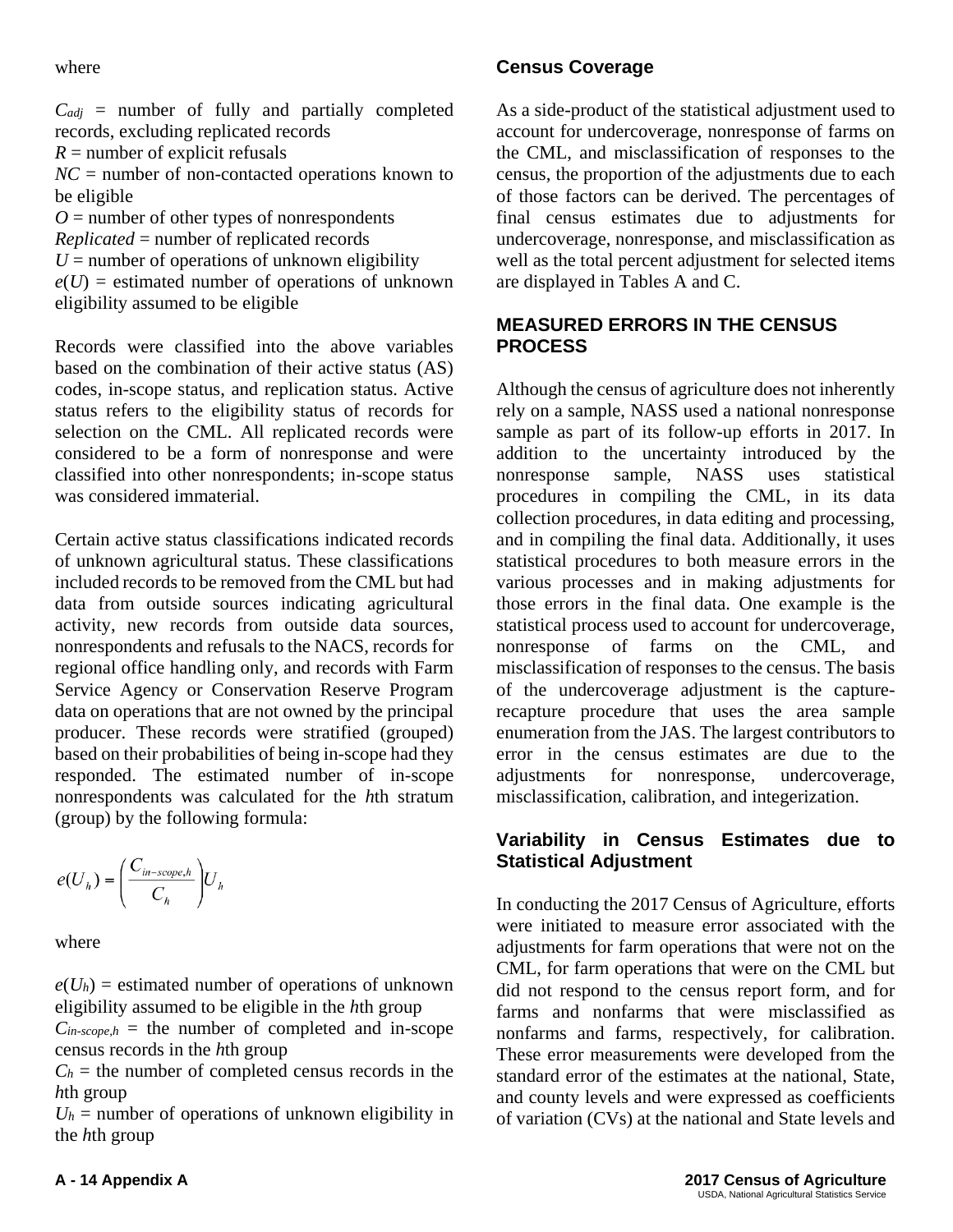as generalized coefficients of variation (GCVs) at the county levels.

The standard error of an estimate is an estimate of the standard deviation of the sampling distribution of the estimator. Because Alaska was modeled separately from the other States, the variances of a national-level data item for this State was computed separately and added to the variance of that data item for the rest of the U.S. The standard error was then the square root of the total variance. In each case, standard errors were computed using an approach based on a combination of group jackknife and bootstrap methodologies. To conduct the jackknifing,  $k = 10$ mutually exclusive and exhaustive groups of JAS segments were formed. The groups were selected using a stratified random design so that each group reflected the survey design, including State and agricultural strata within a State. The weight of record *i* in jackknife group *j* is  $CR_i^{(j)}$  for  $j = 1, 2, ..., k$ . Based on these weights, a group jackknife estimator to estimate the variance would account for the uncertainty associated with modeling the capturerecapture probabilities. To account for the additional uncertainty due to calibration, the weights within each jackknife group were transformed through bootstrap simulation; these transformed weights are called calibration-adjusted-jackknife weights. The full dataset, which is composed of the records of all responding farms on the CML, is calibrated as described in the Calibration section, and the final calibration-adjusted weight of record *i* is denoted by  $\hat{w}_i$ . For each record *i* in jackknife group *k*, the calibration-adjusted-jackknife weights of that record can be approximated as  $w_i^{(j)} = a_i^{(j)}CR_i^{(j)}$  where  $a_i^{(j)} \sim$  $N(1, (\hat{w}_i - 1) / \hat{w}_i)$ . The bootstrap process simulated the value of the adjustment  $a_i^{(j)}$  for each record on the CML to obtain the calibration-adjusted-jackknife weights. For a given data item, such as the number of farms, the estimate  $T^{(j)}$  was computed at the specified geographical level, such as nation, State, or county, using the  $(k - 1)$  groups remaining after deleting the calibration-adjusted jackknife group *j*. Estimates of the variance and standard error associated with the estimator  $T_i$  are then, respectively, these weights, a group jackkinife estimator to<br>
mate the variance would account for the orientating associated with modeling the capture-<br>
pertainty associated with modeling the capture-<br>
ertainty associated with modeling

$$
\sigma_i^2 = \frac{k-1}{k} \sum_{j=1}^k \left( T_i^{(j)} - \sum_{l=1}^k \frac{T_i^{(l)}}{k} \right)^2; \quad SE(T_i) = \sqrt{\sigma_i^2}
$$

Increasing *k* improves the estimate of the variance but, as *k* increases, the observations become too sparse to reflect the survey design and to provide countrywide coverage. Ten (10) calibration-adjusted jackknife groups were used to provide standard errors for 2017 State and national estimates. For the estimate of the number of farms with a given set of characteristics, only the CML records with those characteristics were used to obtain the overall estimate as well as the estimates from each calibration-adjusted jackknife group.

Note that the calibrated jackknife groups were only constructed once, and different subsets of the records were used to compute estimates and standard errors for the data items.

The CV is a measure of the relative amount of error associated with the sample estimate:

$$
CV_i = \frac{SE(T_i)}{T_i}100\%
$$

where  $SE(T_i)$  is the standard error of the capturerecapture estimate for data item *i*. This relative measure allows the reliability of a range of estimates to be compared. For example, the standard error is often larger for large population estimates than for small population estimates, but the large population estimates may have a smaller CV, indicating a more reliable estimate. For county-level estimates, a generalized coefficient of variation (GCV) was determined for each estimate within a State. A generalized variance function relates a function of the variance of an estimator to a function of the estimator. Within a State, the standard error of an estimate for a data item was often found to be linearly related to the estimate of that item with an intercept of zero. Based on this modeled relationship, the GCV is the slope of the line relating the standard error to the estimate, multiplied times 100 to represent the GCV as a percentage.

The standard error is the product of the CV (or GCV for county estimates) and the estimate divided by 100. As an example, if the GCV for a State is 25 percent and a county's estimate is 4, then the standard error is  $25(4)/100 = 1$ . The standard error of an estimated data item from the census provides a measure of the error variation in the value of that estimated data item based on the possible outcomes of the census collection,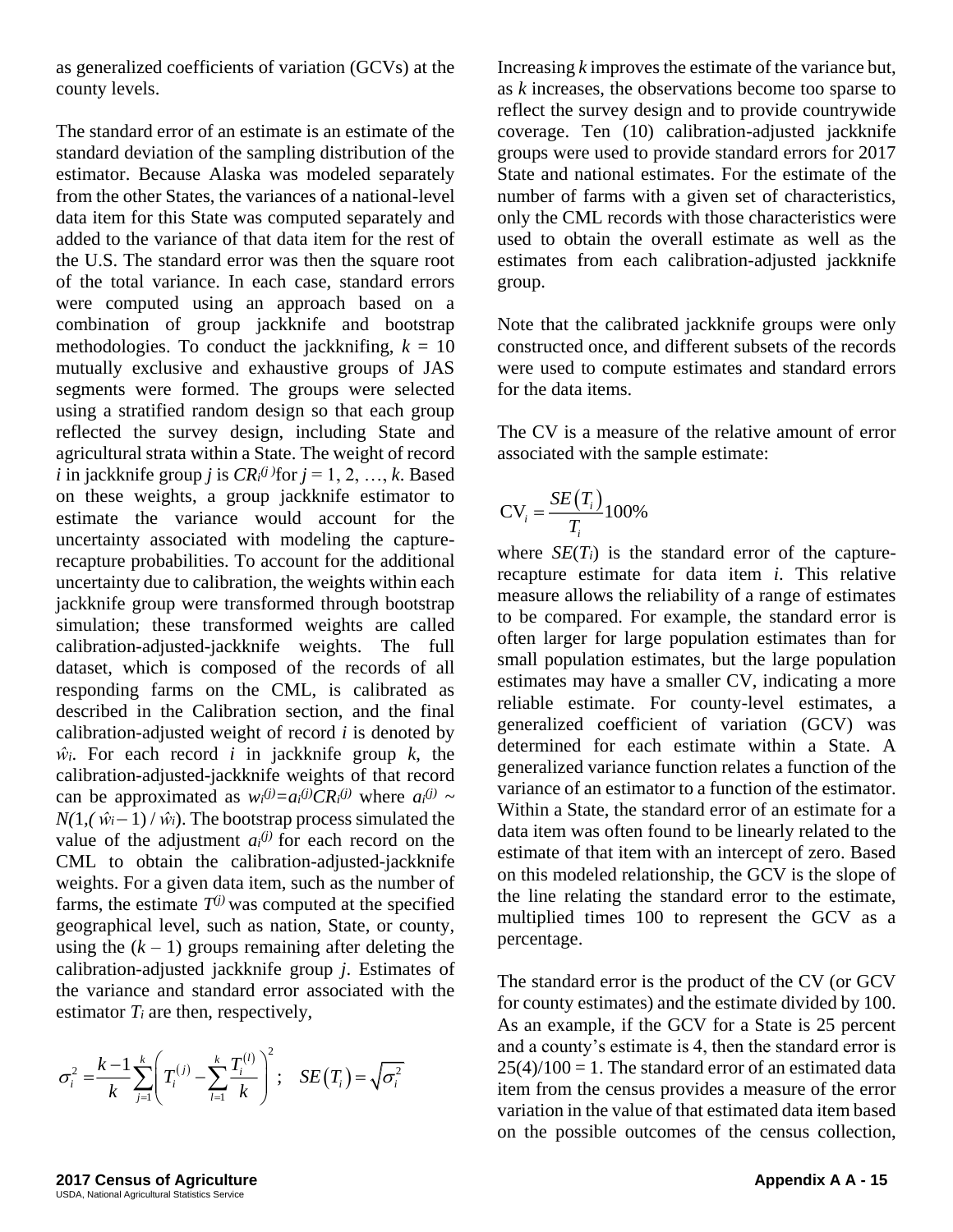including variants as to who was on the CML, who returned a census form, who was misclassified either as a farm or as a nonfarm, and the uncertainty associated with calibration and integerization. With 95 percent confidence, an estimate is within two standard errors of the true value being estimated. For this example, with 95 percent confidence, the estimate of 4 is within  $2(1) = 2$  of the true county value.

Table B presents the fully adjusted estimates with the coefficient of variation for selected items.

#### **NONMEASURED ERRORS IN THE CENSUS PROCESS**

As noted in the previous section, sampling errors can be introduced from the coverage, nonresponse and misclassification adjustment procedures. This error is measureable. However, nonsampling errors are imbedded in the census process that cannot be directly measured as part of the design of the census but must be contained to ensure an accurate count. Extensive efforts were made to compile a complete and accurate mail list for the census, to elicit response to the census, to design an understandable report form with clear instructions, to minimize processing errors through the use of quality control measures, to reduce matching error associated with the capture-recapture estimation process, and to minimize error associated with identification of a respondent as a farm operation (referred to as classification error). The weight adjustment and tabulation processes recognize the presence of nonsampling errors; however, it is assumed that these errors are small and that, in total, the net effect is zero. In other words, the positive errors cancel the negative errors.

#### **Respondent and Enumerator Error**

Incorrect or incomplete responses to the census report form or to the questions posed by an enumerator can introduce error into the census data. Steps were taken in the design and execution of the census of agriculture to reduce errors from respondent reporting. Poor instructions and ambiguous definitions lead to misreporting. Respondents may not remember accurately, may estimate responses, or may record an item in the wrong cell. To reduce reporting and recording errors, the report form was tested prior to the census using industry accepted cognitive testing procedures. Detailed instructions for completing the

report form were provided to each respondent. Questions were phrased as clearly as possible based on previous tests of the report form. Computerassisted telephone interviewing software included immediate integrity checks of recorded responses so suspect data could be verified or corrected. In addition, each respondent's answers were checked for completeness and consistency by the complex edit and imputation system.

#### **Processing Error**

Processing of each census report form was another potential source of nonsampling error. All mail returns that included multiple reports, respondent remarks, or that were marked out of business and report forms with no reported data were sent to an analyst for verification and appropriate action. Integrity checks were performed by the imaging system and data transfer functions. Standard quality control procedures were in place that required that randomly selected batches of data keyed from image be re-entered by a different operator to verify the work and evaluate key entry operators. All systems and programs were thoroughly tested before going on-line and were monitored throughout the processing period.

Developing accurate processing methods is complicated by the complex structure of agriculture. Among the complexities are the many places to be included, the variety of arrangements under which farms are operated, the continuing changes in the relationship of producers to the farm operated, the expiration of leases and the initiation or renewal of leases, the problem of obtaining a complete list of agriculture operations, the difficulty of contacting and identifying some types of contractor/contractee relationships, the producer's absence from the farm during the data collection period, and the producer's opinion that part or all of the operation does not qualify and should not be included in the census. During data collection and processing of the census, all operations underwent a number of quality control checks to ensure results were as accurate as possible.

#### **Item Nonresponse**

All item nonresponse actions provide another opportunity to introduce measurement errors. Regardless of whether it was previously reported data, administrative data, the nearest neighbor algorithm,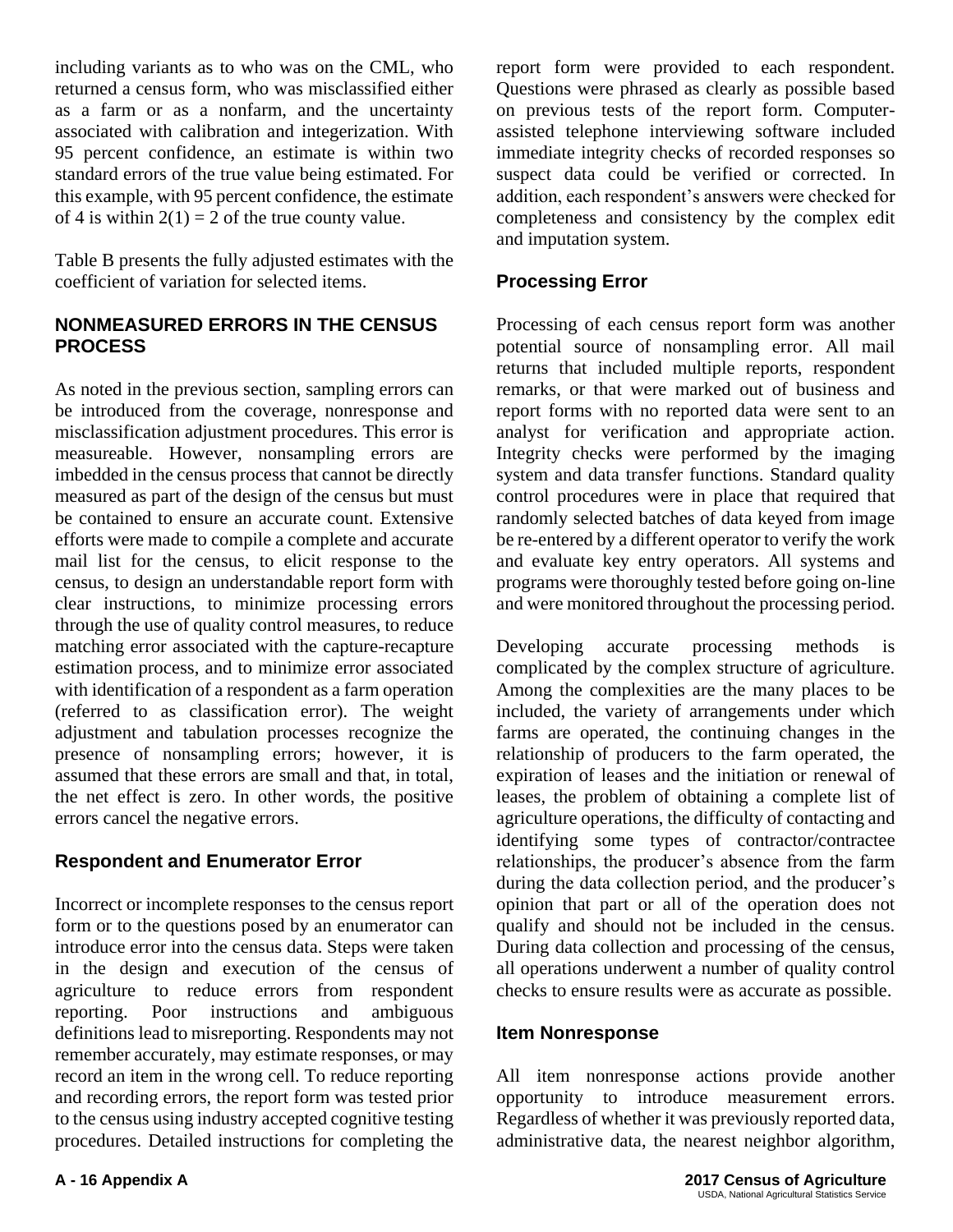the fully conditional specification method, or manually imputed by an analyst, some risk exists that the imputed value does not equal the actual value. Previously reported and administrative data were used only when they related to the census reference period. A new nearest neighbor was randomly selected for each incident to eliminate the chance of a consistent bias.

#### **Record Matching Error**

The process of building and expanding the CML involves finding new list sources and checking for names not on the list. An automated processing system compared each new name to the existing CML names and "linked" like records for the purpose of preventing duplication. New names with strong links to a CML name were discarded and those with no links were added as potential farms. Names with weak links, possible matches, were reviewed by staff to determine whether the new name should be added. Despite this thorough review, some new names may have been erroneously added or deleted. Additions could contribute to duplication (overcoverage) whereas deletions could contribute to undercoverage. As a result, some names received more than one report form, and some farm producers did not receive a report form. Respondents were instructed to complete one form and return all forms so the duplication could be removed.

Another chance for error came when comparing June Area Survey tract producer names to the CML. Area producers whose names were not found on the CML were part of the measure of list incompleteness, or NML. Mistakes in determining overlap status resulted in overcounts (including a tract whose producer was on the CML) or undercounts (excluding a tract whose producer was not on the CML). All tracts determined to not be on the list were triple checked to eliminate, or at least minimize, any error. NML tract producers were mailed a report form printed in a different color. In order to attempt to identify duplication, all respondents who received multiple report forms were instructed to complete the CML version and return all forms so duplication could be removed.

Records in the 2017 JAS were matched to the 2017 census using probabilistic record linkage. The records of operations with differing farm status were sent out to be reviewed by NASS regional field offices. If farm status could not be resolved, the probability of an operation being a farm was imputed using a missing data model. The uncertainty associated with this estimate, with the exception of model uncertainty, was accounted for, but errors not found through this process were not.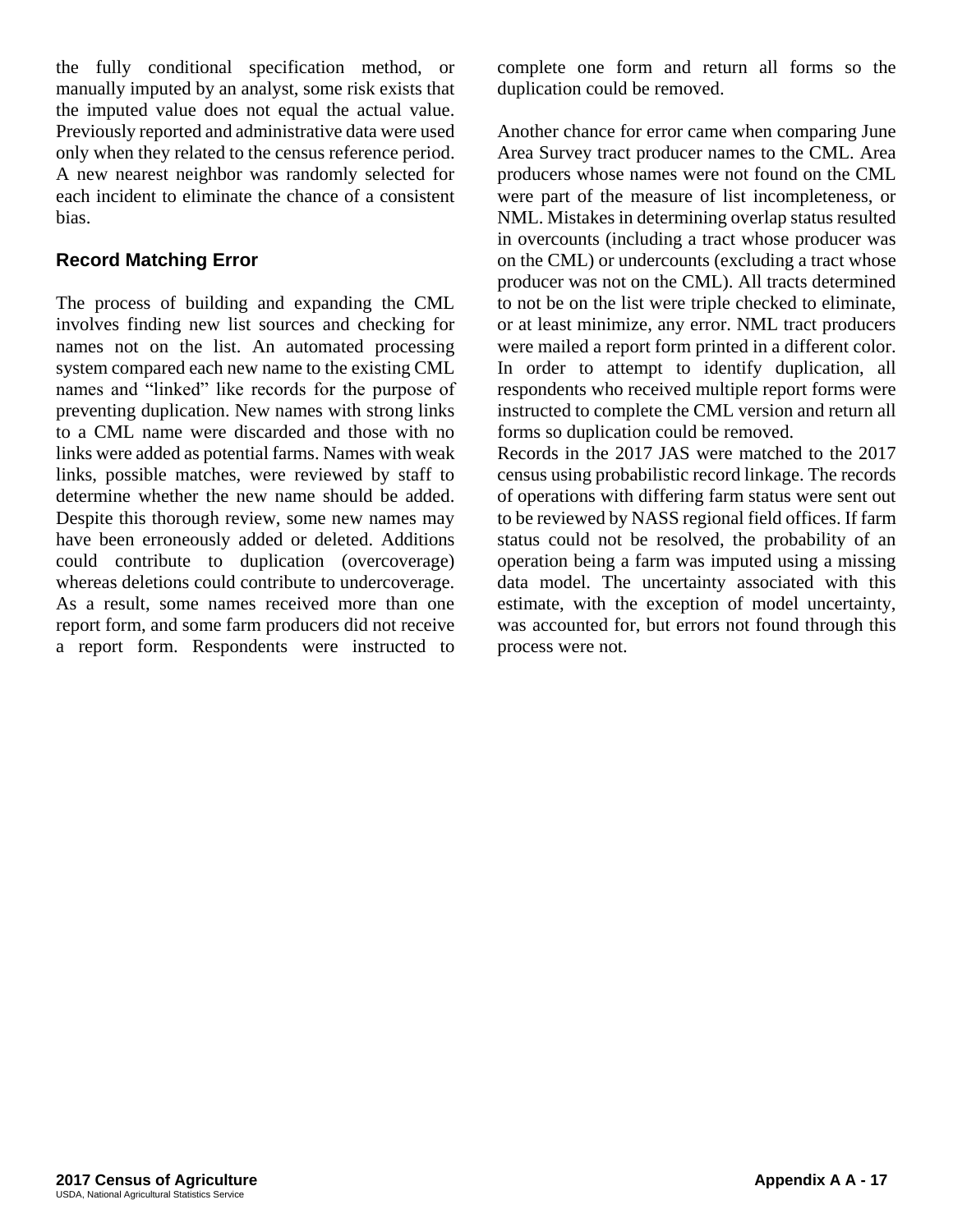#### Table A. **Summary of U.S. Coverage, Nonresponse, and Misclassification Adjustments: 2017**

[For meaning of abbreviations and symbols, see introductory text.]

| Item                                                                         | Total                    | Standard<br>error    | Adjustment<br>as percent<br>of total | Percent of total<br>adjustment<br>from coverage | Percent of total<br>adjustment from<br>nonresponse | Percent of total<br>adjustment from<br>misclassification |
|------------------------------------------------------------------------------|--------------------------|----------------------|--------------------------------------|-------------------------------------------------|----------------------------------------------------|----------------------------------------------------------|
|                                                                              | 2,042,220                | 43,278               | 37.6                                 | 15.1                                            | 13.9                                               | 8.6                                                      |
|                                                                              | 900,217,576              | 15,031,334           | 22.7                                 | 4.4                                             | 11.8                                               | 6.5                                                      |
| Farms by size:                                                               | 273,325                  | 23,216               | 57.2                                 | 25.9                                            | 17.6                                               | 13.8                                                     |
| acres                                                                        | 1,302,208                | 119,480              | 57.8                                 | 25.1                                            | 17.0                                               | 15.7                                                     |
|                                                                              | 583.001                  | 27,053               | 42.4                                 | 19.1                                            | 13.8                                               | 9.5                                                      |
| acres                                                                        | 14.787.940               | 728,067              | 41.3                                 | 18.0                                            | 13.2                                               | 10.1                                                     |
|                                                                              | 135,126                  | 2,902                | 34.6                                 | 14.3                                            | 13.4                                               | 7.0                                                      |
| acres                                                                        | 7,845,508                | 169,522              | 34.6                                 | 14.2                                            | 13.3                                               | 7.0                                                      |
|                                                                              | 163,251                  | 1,480                | 33.3                                 | 12.3                                            | 13.1                                               | 7.9                                                      |
| acres                                                                        | 13,414,191               | 117,725              | 33.2                                 | 12.2                                            | 13.1                                               | 7.9                                                      |
|                                                                              | 149,478                  | 2,564                | 32.1                                 | 10.9                                            | 12.3                                               | 8.9                                                      |
| acres                                                                        | 17.343.842               | 312,035              | 32.1                                 | 10.9                                            | 12.2                                               | 9.0                                                      |
|                                                                              | 116,908                  | 4,263                | 31.5                                 | 9.7                                             | 11.5                                               | 10.2                                                     |
| acres                                                                        | 18,399,918               | 669,574              | 31.5                                 | 9.7                                             | 11.5                                               | 10.2                                                     |
|                                                                              | 74,086                   | 1,276                | 28.2                                 | 9.9                                             | 13.5                                               | 4.8                                                      |
| acres                                                                        | 14,645,228               | 255.063              | 28.2                                 | 9.9                                             | 13.6                                               | 4.8                                                      |
|                                                                              | 57,096                   | 1,560                | 27.9                                 | 9.5                                             | 13.4                                               | 5.0                                                      |
| acres                                                                        | 13,586,644               | 372,774              | 27.9                                 | 9.5                                             | 13.4                                               | 5.0                                                      |
|                                                                              | 183,835                  | 3,483                | 29.3                                 | 8.4                                             | 14.9                                               | 6.0                                                      |
| acres                                                                        | 65,775,717               | 1,244,202            | 29.4                                 | 8.3                                             | 15.0                                               | 6.1                                                      |
|                                                                              | 133,321                  | 1,651                | 30.1                                 | 8.5                                             | 17.6                                               | 4.1                                                      |
| acres                                                                        | 92,872,530               | 1,164,377            | 30.3                                 | 8.3                                             | 17.9                                               | 4.1                                                      |
|                                                                              | 87,666                   | 2,592                | 30.2                                 | 4.2                                             | 18.1                                               | 7.8                                                      |
| acres                                                                        | 120,680,141              | 3,602,322            | 30.2                                 | 4.2                                             | 18.0                                               | 8.0                                                      |
|                                                                              | 85,127                   | 2,002                | 24.6                                 | 2.8                                             | 18.2                                               | 3.5                                                      |
| acres                                                                        | 519,563,709              | 16,173,465           | 16.8                                 | 1.9                                             | 8.9                                                | 6.0                                                      |
| Irrigated land use:                                                          | 255,348                  | 7,306                | 35.2                                 | 13.6                                            | 15.1                                               | 6.6                                                      |
| acres                                                                        | 53.959.077               | 1,097,813            | 22.5                                 | 2.7                                             | 16.0                                               | 3.8                                                      |
|                                                                              | 64,450                   | 3,314                | 44.9                                 | 19.6                                            | 15.0                                               | 10.2                                                     |
| acres                                                                        | 4,054,830                | 170,744              | 24.8                                 | 6.0                                             | 12.5                                               | 6.3                                                      |
| Market value of agricultural products                                        | 388,522,695              | 2,923,858            | 18.1                                 | 3.4                                             | 11.1                                               | 3.6                                                      |
| Farms by value of sales:                                                     | 603,752                  | 26,259               | 51.2                                 | 22.1                                            | 15.1                                               | 14.0                                                     |
| \$1,000                                                                      | 93,210                   | 5,223                | 60.6                                 | 26.5                                            | 18.1                                               | 16.1                                                     |
|                                                                              | 187,949                  | 8,512                | 42.2                                 | 20.3                                            | 14.0                                               | 7.8                                                      |
| \$1,000                                                                      | 310,520                  | 13,915               | 42.1                                 | 20.2                                            | 14.0                                               | $7.9$<br>$7.2$                                           |
|                                                                              | 185,341                  | 4,777                | 38.5                                 | 18.4                                            | 12.8                                               |                                                          |
| \$1.000                                                                      | 662,980                  | 17,382               | 38.3                                 | 18.3                                            | 12.8                                               | $7.2$<br>$7.2$                                           |
|                                                                              | 208,074                  | 5,255                | 37.1                                 | 17.0                                            | 12.9                                               |                                                          |
| \$1,000                                                                      | 1.477.595                | 36,707               | 36.9                                 | 16.8                                            | 12.9                                               | $7.2$<br>5.3<br>5.3                                      |
|                                                                              | 174,780                  | 4.230                | 25.7                                 | 9.3                                             | 11.1                                               |                                                          |
| \$1,000                                                                      | 2,468,212                | 57,415               | 25.7                                 | 9.3                                             | 11.1                                               | 5.4                                                      |
|                                                                              | 53,438                   | 864                  | 26.4                                 | 9.3                                             | 11.6                                               |                                                          |
| \$1,000                                                                      | 1.181.954                | 18,406               | 26.3                                 | 9.3                                             | 11.6                                               | 5.4                                                      |
|                                                                              | 100,490                  | 2,235                | 26.3                                 | 7.4                                             | 13.6                                               | 5.3                                                      |
| \$1,000                                                                      | 3,162,749                | 65,497               | 26.3                                 | 7.4                                             | 13.6                                               | 5.3                                                      |
|                                                                              | 43,623                   | 645                  | 27.5                                 | 7.8                                             | 14.2                                               | 5.5                                                      |
| \$1,000                                                                      | 1,937,293                | 29.399               | 27.5                                 | 7.8                                             | 14.2                                               | $5.5$<br>$5.5$<br>$5.5$                                  |
|                                                                              | 119,434                  | 2,473                | 28.0                                 | 7.3                                             | 15.2                                               |                                                          |
| \$1,000                                                                      | 8.477.635                | 170.770              | 28.1                                 | 7.2                                             | 15.4                                               | 5.9                                                      |
|                                                                              | 130,932                  | 1,810                | 27.6                                 | 3.8                                             | 17.9                                               |                                                          |
| \$1,000                                                                      | 21,171,316               | 275,035              | 27.9                                 | 3.7                                             | 18.3                                               | 5.9                                                      |
|                                                                              | 87,839                   | 1,376                | 30.9                                 | 3.2                                             | 22.9                                               | 4.8                                                      |
| \$1,000                                                                      | 31,318,548               | 505,169              | 31.1                                 | 3.1                                             | 23.3                                               | 4.8                                                      |
|                                                                              | 69,703                   | 1,012                | 30.9                                 | 2.2                                             | 25.9                                               | 2.8                                                      |
| \$1,000                                                                      | 49,338,998               | 761,022              | 31.1                                 | 2.3                                             | 26.0                                               | 2.8                                                      |
|                                                                              | 76,865                   | 922                  | 20.7                                 | 2.9                                             | 14.7                                               |                                                          |
| \$1,000                                                                      | 266,921,684              | 2,573,412            | 12.6                                 | 3.0                                             | 6.5                                                | $3.2$<br>$3.2$                                           |
| Legal status for tax purposes (see text):                                    | 1.751.126                | 39,037               | 38.5                                 | 15.8                                            | 13.9                                               | 8.8                                                      |
| acres                                                                        | 541,071,476              | 6,917,125            | 27.3                                 | 6.1                                             | 15.0                                               | 6.2                                                      |
|                                                                              | 130,173                  | 3,658                | 31.6                                 | 9.4                                             | 14.9                                               | 7.3                                                      |
| acres<br>Corporation:                                                        | 158,051,459              | 3,722,094            | 17.7                                 | 2.4                                             | 9.3                                                | 6.0                                                      |
|                                                                              | 104,155                  | 1,350                | 31.3                                 | 10.2                                            | 14.1                                               | 7.0                                                      |
| acres                                                                        | 126.671.963              | 6,438,831            | 17.1                                 | 2.1                                             | 8.0                                                |                                                          |
|                                                                              | 12,685                   | 626                  | 34.2                                 | 12.3                                            | 14.3                                               | $7.0$<br>$7.5$<br>$5.7$                                  |
| acres                                                                        | 12,889,821               | 1,116,353            | 11.8                                 | 1.7                                             | 4.4                                                |                                                          |
| Other - estate or trust, prison farm, grazing association,                   | 44,081                   | 2,263                | 33.7                                 | 13.6                                            | 11.4                                               | 8.7                                                      |
| acres                                                                        | 61,532,857               | 3,091,251            | 8.9                                  | 2.0                                             | 2.5                                                | 4.4                                                      |
| Tenure:                                                                      | 1,408,961                | 33,785               | 39.3                                 | 16.9                                            | 12.8                                               | 9.6                                                      |
| acres                                                                        | 310,218,983              | 6,470,335            | 21.9                                 | 5.9                                             | 8.2                                                | 7.8                                                      |
|                                                                              | 493.137                  | 7,102                | 31.5                                 | 8.9                                             | 16.8                                               |                                                          |
| acres                                                                        | 503,138,279              | 8,927,625            | 22.8                                 | 2.9                                             | 14.0                                               | $\frac{5.9}{5.9}$<br>6.7                                 |
|                                                                              | 140,122                  | 6,570                | 41.5                                 | 14.7                                            | 20.2                                               |                                                          |
| acres                                                                        | 86,860,314               | 1,990,706            | 24.8                                 | 5.5                                             | 15.6                                               | 3.6                                                      |
| All principal producer characteristics by <sup>1</sup> -<br>Sex of operator: |                          |                      |                                      |                                                 |                                                    |                                                          |
| farms<br>acres                                                               | 1,787,998<br>847,232,627 | 39,842<br>14,008,443 | 36.2<br>22.4                         | 14.1<br>4.0                                     | 14.2<br>12.1                                       | 7.9<br>6.3                                               |
| .farms<br>acres                                                              | 766,474<br>238,157,861   | 21,918<br>6,484,070  | 43.0<br>25.1                         | 17.0<br>5.2                                     | 15.0<br>12.8                                       | 10.9<br>7.2                                              |
| Primary occupation:                                                          |                          |                      |                                      |                                                 |                                                    |                                                          |
|                                                                              | 1,207,375                | 18,039               | 34.1                                 | 11.5                                            | 14.4                                               | 8.1                                                      |
|                                                                              | 1,533,078                | 55,236               | 41.3                                 | 16.2                                            | 15.5                                               | 9.7                                                      |
| See footnote(s) at end of table.                                             |                          |                      |                                      |                                                 |                                                    | --continued                                              |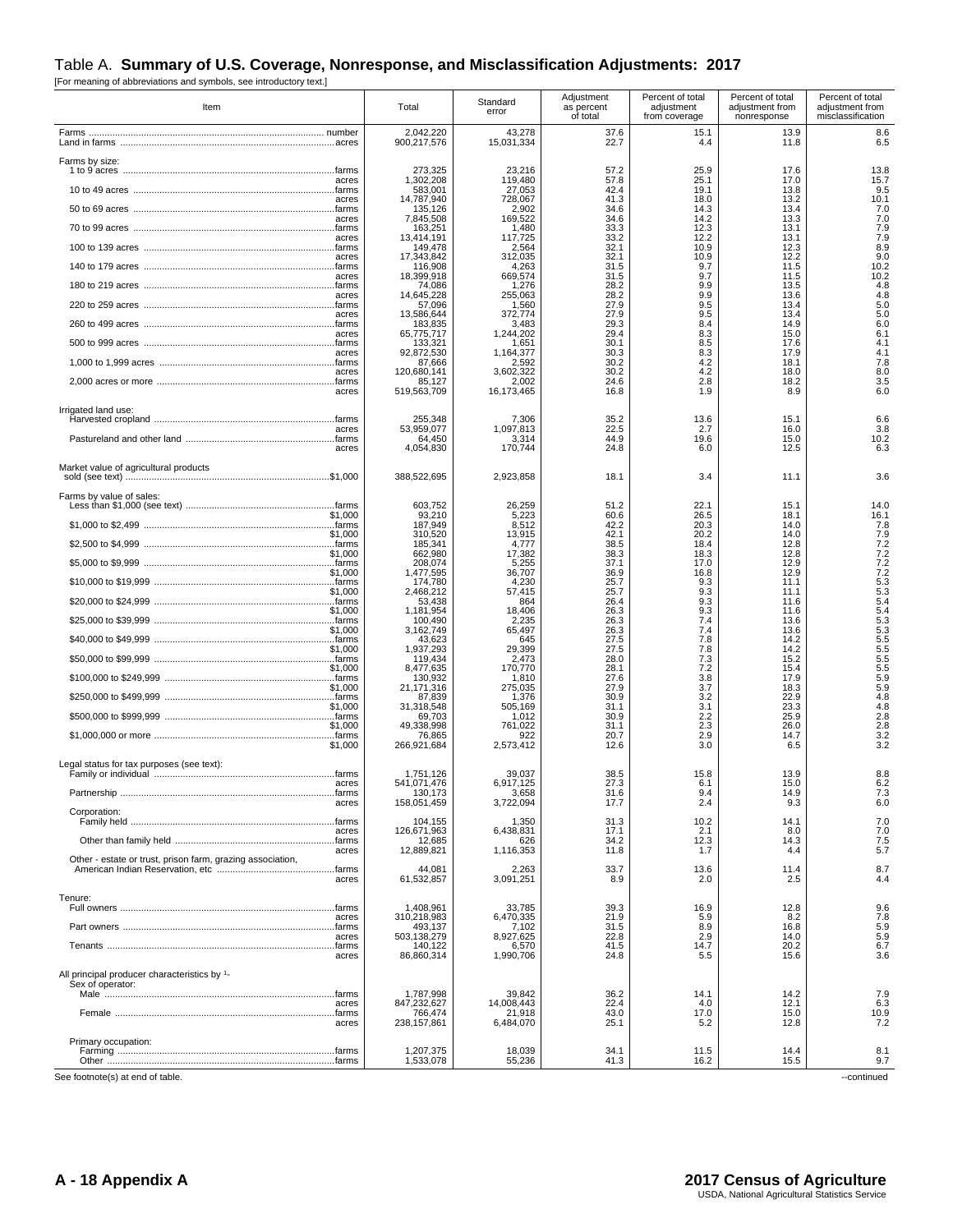#### Table A. **Summary of U.S. Coverage, Nonresponse, and Misclassification Adjustments: 2017** (continued)

[For meaning of abbreviations and symbols, see introductory text.]

| Item                                                | Total                           | Standard<br>error             | Adjustment<br>as percent<br>of total | Percent of total<br>adjustment<br>from coverage | Percent of total<br>adjustment from<br>nonresponse | Percent of total<br>adjustment from<br>misclassification |
|-----------------------------------------------------|---------------------------------|-------------------------------|--------------------------------------|-------------------------------------------------|----------------------------------------------------|----------------------------------------------------------|
| All principal producer characteristics by 1- - Con. |                                 |                               |                                      |                                                 |                                                    |                                                          |
| Hispanic, Latino, or<br>acres                       | 77.416<br>26.041.600            | 7.488<br>1,211,639            | 55.9<br>26.7                         | 23.6<br>7.5                                     | 21.5<br>11.1                                       | 10.7<br>8.1                                              |
| Race:<br>American Indian or                         | 39,632                          | 4,690                         | 52.3                                 | 17.2                                            | 22.4                                               | 12.7                                                     |
| acres                                               | 51,095,994                      | 1,971,823                     | 14.6                                 | 3.8                                             | 6.5                                                | 4.3                                                      |
|                                                     | 13,904                          | 1,191                         | 47.4                                 | 14.7                                            | 21.6                                               | 11.1                                                     |
| acres                                               | 1,831,229                       | 141,253                       | 27.8                                 | 6.0                                             | 14.9                                               | 6.9                                                      |
|                                                     | 32,052                          | 2,720                         | 59.9                                 | 12.9                                            | 31.2                                               | 15.7                                                     |
| acres<br>Native Hawaiian or                         | 3,862,936                       | 288,775                       | 52.5                                 | 7.5                                             | 32.6                                               | 12.4                                                     |
|                                                     | 2,092                           | 434                           | 47.9                                 | 15.3                                            | 20.5                                               | 12.1                                                     |
| acres                                               | 426,068                         | 228,386                       | 39.9                                 | 7.8                                             | 23.4                                               | 8.7                                                      |
|                                                     | 1,955,737                       | 40,615                        | 36.9                                 | 15.1                                            | 13.4                                               | 8.4                                                      |
| acres                                               | 843,497,615                     | 14, 192, 177                  | 23.0                                 | 4.4                                             | 12.0                                               | 6.6                                                      |
|                                                     | 19,773                          | 1,469                         | 47.7                                 | 17.9                                            | 19.1                                               | 10.8                                                     |
| acres                                               | 6,712,435                       | 319,035                       | 24.5                                 | 4.4                                             | 12.8                                               | 7.3                                                      |
| Military service (see text):                        | 2,402,342<br>338,111            | 63,141<br>9,391               | 38.4<br>36.1                         | 14.2<br>14.5                                    | 15.3<br>11.9                                       | 8.9<br>9.7                                               |
| All producers by age group 1:                       |                                 |                               |                                      |                                                 |                                                    |                                                          |
|                                                     | 50,943                          | 8,438                         | 49.4                                 | 13.2                                            | 24.3                                               | 11.9                                                     |
|                                                     | 234,496                         | 27,511                        | 50.5                                 | 16.8                                            | 22.1                                               | 11.6                                                     |
|                                                     | 390,345                         | 18,472                        | 44.0                                 | 16.8                                            | 20.4                                               | 6.8                                                      |
|                                                     | 614,654                         | 27,200                        | 40.4                                 | 13.9                                            | 17.7                                               | 8.8                                                      |
|                                                     | 955,354                         | 12,836                        | 35.9                                 | 15.0                                            | 12.8                                               | 8.0                                                      |
|                                                     | 757,936                         | 13,931                        | 34.4                                 | 14.3                                            | 9.6                                                | 10.5                                                     |
| Net cash farm income of operations (see text):      | 396,106                         | 7,027                         | 31.4                                 | 12.3                                            | 9.2                                                | 10.0                                                     |
| Farms with gains of <sup>2</sup> -<br>\$1,000       | 66,633<br>31,436                | 1,074<br>699                  | 35.7<br>34.5                         | 16.6<br>16.0                                    | 11.3<br>11.0                                       | 7.8<br>7.5                                               |
|                                                     | 156,683                         | 1,875                         | 30.7                                 | 13.7                                            | 10.3                                               | 6.7                                                      |
| \$1,000                                             | 431,683                         | 5,726                         | 30.3                                 | 13.4                                            | 10.3                                               | 6.6                                                      |
|                                                     | 103,942                         | 2,032                         | 27.1                                 | 10.6                                            | 10.4                                               | 6.0                                                      |
| \$1,000                                             | 756,426                         | 15.498                        | 27.0                                 | 10.5                                            | 10.5                                               | 6.0                                                      |
|                                                     | 153,619                         | 2,497                         | 26.1                                 | 8.4                                             | 11.8                                               | 5.9                                                      |
| \$1,000                                             | 2,525,811                       | 39,809                        | 26.1                                 | 8.3                                             | 11.9                                               | 5.9                                                      |
|                                                     | 114,269                         | 2,015                         | 26.5                                 | 6.9                                             | 13.7                                               | 5.8                                                      |
| \$1,000                                             | 4,097,569                       | 73,458                        | 26.5                                 | 6.8                                             | 13.9                                               | 5.8                                                      |
|                                                     | 296,183                         | 3,414                         | 26.9                                 | 4.0                                             | 18.2                                               | 4.7                                                      |
| \$1,000                                             | 104,245,583                     | 1,009,852                     | 20.0                                 | 3.3                                             | 12.9                                               | 3.8                                                      |
| Farms with losses of -                              | 89,302                          | 3,454                         | 42.8                                 | 19.3                                            | 13.2                                               | 10.3                                                     |
| \$1,000                                             | 45,846                          | 1.742                         | 43.4                                 | 19.4                                            | 13.5                                               | 10.5                                                     |
|                                                     | 342,608                         | 13,270                        | 46.6                                 | 20.9                                            | 14.5                                               | 11.2                                                     |
| \$1,000                                             | 988,554                         | 41,411                        | 47.0                                 | 21.0                                            | 14.8                                               | 11.2                                                     |
|                                                     | 256,919                         | 9,567                         | 47.3                                 | 20.7                                            | 15.6                                               | 11.0                                                     |
| \$1,000                                             | 1,854,855                       | 71,776                        | 47.2                                 | 20.6                                            | 15.6                                               | 11.0                                                     |
|                                                     | 272,079                         | 10,940                        | 45.5                                 | 19.1                                            | 15.5                                               | 11.0                                                     |
| \$1,000                                             | 4,266,566                       | 188,227                       | 45.3                                 | 18.8                                            | 15.6                                               | 11.0                                                     |
|                                                     | 104,865                         | 3,872                         | 42.1                                 | 16.5                                            | 15.7                                               | 10.0                                                     |
| \$1,000                                             | 3,629,228                       | 133,023                       | 42.0                                 | 16.3                                            | 15.7                                               | 10.0                                                     |
|                                                     | 85,118                          | 2,038                         | 35.7                                 | 11.7                                            | 16.4                                               | 7.6                                                      |
| \$1,000                                             | 13,380,008                      | 254,975                       | 30.2                                 | 8.6                                             | 15.3                                               | 6.3                                                      |
| Livestock and poultry:                              | 882,692                         | 19,877                        | 36.1                                 | 13.5                                            | 16.3                                               | 6.3                                                      |
| number                                              | 93,648,041                      | 1,983,371                     | 22.8                                 | 4.0                                             | 13.7                                               | 5.1                                                      |
|                                                     | 729,046                         | 14,946                        | 34.4                                 | 12.6                                            | 15.6                                               | 6.2                                                      |
| mumber<br>number                                    | ,722,039<br>54,599<br>9,539,631 | 809,066<br>1,722              | 24.7<br>32.8<br>11.3                 | 4.2<br>9.3<br>2.3                               | 15.1<br>20.5<br>7.7                                | 5.4                                                      |
| number                                              | 66,439<br>72,381,007            | 161,118<br>3,424<br>1,322,671 | 42.7<br>24.5                         | 17.2<br>7.1                                     | 17.3<br>8.8                                        | $3.0$<br>$1.3$<br>$8.2$<br>8.5                           |
|                                                     | 232,500                         | 10,221                        | 50.0                                 | 21.4                                            | 18.0                                               | 10.5                                                     |
| number                                              | 368,241,393                     | 10,596,560                    | 1.4                                  | 0.5                                             | 0.5                                                | 0.4                                                      |
|                                                     | 32,751                          | 1,582                         | 41.8                                 | 16.8                                            | 17.3                                               | 7.8                                                      |
| number                                              | 8,889,759,283                   | 248,694,312                   | 27.2                                 | 7.9                                             | 13.0                                               | 6.3                                                      |
|                                                     | 5,350                           | 201                           | 28.4                                 | 14.1                                            | 9.3                                                | 4.9                                                      |
| \$1,000                                             | 1.778.587                       | 88,052                        | 6.1                                  | 2.8                                             | 1.5                                                | 1.7                                                      |
| Selected crops harvested:                           |                                 |                               |                                      |                                                 |                                                    |                                                          |
|                                                     | 304,801                         | 4.815                         | 27.0                                 | 5.4                                             | 16.9                                               | 4.7                                                      |
| acres                                               | 84,738,562                      | 1,097,857                     | 24.2                                 | 2.3                                             | 18.8                                               | 3.2                                                      |
|                                                     | 3,093                           | 161                           | 23.2                                 | 2.9                                             | 17.0                                               | 3.3                                                      |
| acres                                               | 2,206,169                       | 117,367                       | 19.7                                 | 1.9                                             | 14.7                                               | 3.1                                                      |
|                                                     | 20,076                          | 517                           | 27.9                                 | 3.8                                             | 20.3                                               | 3.8                                                      |
| acres                                               | 10,419,033                      | 511,562                       | 25.5                                 | 2.3                                             | 19.4                                               | 3.8                                                      |
|                                                     | 86,596                          | 1,103                         | 25.4                                 | 5.0                                             | 15.9                                               | 4.5                                                      |
| acres                                               | 26,186,417                      | 210.542                       | 21.9                                 | 2.7                                             | 15.3                                               | $\frac{3.9}{4.4}$                                        |
|                                                     | 15,339                          | 345                           | 27.0                                 | 4.7                                             | 17.9                                               |                                                          |
| acres                                               | 5,070,159                       | 155,826                       | 25.5                                 | 2.7                                             | 19.1                                               |                                                          |
|                                                     | 303,191                         | 3,615                         | 27.1                                 | 5.6                                             | 16.8                                               | $3.8$<br>$4.7$<br>$3.3$                                  |
| acres                                               | 90,149,480                      | 1,746,145                     | 25.3                                 | 2.5                                             | 19.5                                               |                                                          |
|                                                     | 4,637                           | 466                           | 27.8                                 | 2.4                                             | 21.3                                               | 4.1                                                      |
| acres                                               | 2,395,054                       | 638,071                       | 19.9                                 | 1.1                                             | 15.2                                               | 3.7                                                      |
|                                                     | 16,149                          | 610                           | 28.0                                 | 4.0                                             | 20.6                                               | 3.4                                                      |
| acres                                               | 11,401,965                      | 316,506                       | 25.6                                 | 2.4                                             | 20.4                                               | 2.9                                                      |
|                                                     | 6,379                           | 400                           | 33.2                                 | 4.8                                             | 23.5                                               | 5.0                                                      |
| acres                                               | 1,786,767                       | 134,399                       | 28.1                                 | 2.4                                             | 22.2                                               | 3.5                                                      |

See footnote(s) at end of table. --continued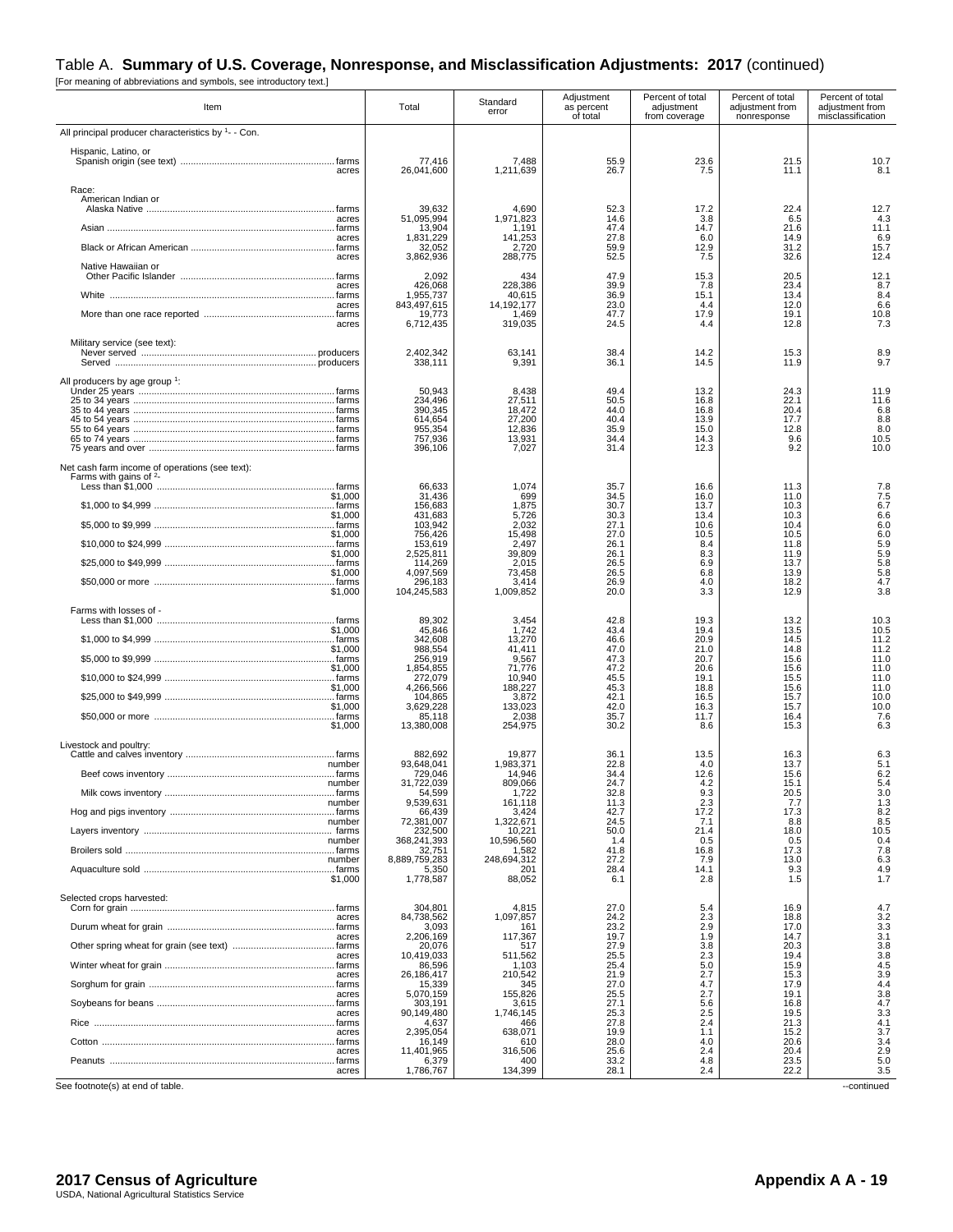#### Table A. **Summary of U.S. Coverage, Nonresponse, and Misclassification Adjustments: 2017** (continued)

[For meaning of abbreviations and symbols, see introductory text.]

| Item                                                                 | Total                          | Standard<br>error         | Adjustment<br>as percent<br>of total | Percent of total<br>adjustment<br>from coverage | Percent of total<br>adjustment from<br>nonresponse | Percent of total<br>adjustment from<br>misclassification |
|----------------------------------------------------------------------|--------------------------------|---------------------------|--------------------------------------|-------------------------------------------------|----------------------------------------------------|----------------------------------------------------------|
| Selected crops harvested: - Con.                                     |                                |                           |                                      |                                                 |                                                    |                                                          |
|                                                                      | 11.188                         | 287                       | 27.0                                 | 4.7                                             | 18.0                                               | 4.2                                                      |
| acres<br>farms<br>acres                                              | 2,206,808<br>19,842<br>814.140 | 111,622<br>450<br>23,504  | 22.1<br>30.9<br>28.3                 | 2.1<br>7.6<br>4.7                               | 16.7<br>17.5<br>19.0                               | 3.4<br>5.8<br>4.7                                        |
| Forage - land used for all hay and all<br>haylage, grass silage, and |                                |                           |                                      |                                                 |                                                    |                                                          |
| acres                                                                | 799,627<br>56,858,622          | 15.837<br>729,705         | 34.5<br>28.2                         | 12.9<br>6.2                                     | 12.9<br>16.2                                       | 8.7                                                      |
| farms<br>acres                                                       | 74,276<br>3,965,622            | 4,298<br>102,015          | 37.0<br>10.6                         | 14.6<br>1.8                                     | 17.2<br>6.9                                        | $\frac{5.9}{5.2}$<br>1.9                                 |
| farms                                                                | 16,554                         | 1.099                     | 33.7                                 | 13.6                                            | 15.5                                               | 4.6                                                      |
| acres<br>farms<br>acres                                              | 1,133,128<br>28,673<br>335,348 | 36,604<br>1,806<br>21,300 | 6.6<br>37.2<br>6.2                   | 1.1<br>15.2<br>1.3                              | 4.4<br>17.0<br>3.3                                 | 1.2<br>5.0<br>1.6                                        |
| acres                                                                | 20.784<br>496,096              | 1.179<br>16,260           | 32.5<br>13.2                         | 11.9<br>2.3                                     | 16.3<br>8.1                                        | 4.3<br>2.8                                               |
| farms<br>acres                                                       | 10.869<br>342,965              | 949<br>7,049              | 39.3<br>6.5                          | 16.6<br>2.3                                     | 17.4<br>2.0                                        | 5.2<br>2.1                                               |
| acres                                                                | 111.955<br>5,665,600           | 3,892<br>210.257          | 36.0<br>20.1                         | 17.3<br>4.5                                     | 13.1<br>11.9                                       | 5.5<br>3.8                                               |
|                                                                      | 26,408                         | 1,296                     | 35.6                                 | 17.0                                            | 12.9                                               | 5.7                                                      |
| acres<br>…farms                                                      | 381.718<br>28,387              | 18,529<br>911             | 14.2<br>34.3                         | 4.2<br>16.9                                     | 7.2<br>12.0                                        | 2.7<br>5.3                                               |
| acres<br>…farms                                                      | 1,136,155<br>7,973<br>602,830  | 69,903<br>267             | 22.5<br>36.2<br>11.3                 | 4.0<br>16.7                                     | 15.0<br>14.0<br>6.2                                | 3.5<br>5.5<br>2.7                                        |
| acres<br>farms                                                       | 7,954                          | 29,323<br>348             | 33.2                                 | 2.4<br>10.9                                     | 17.4                                               | 5.0                                                      |
| acres<br>farms<br>acres                                              | 1,266,160<br>33,919<br>302,199 | 35,893<br>1,472<br>6,508  | 20.7<br>36.4<br>13.3                 | 3.9<br>16.9<br>4.6                              | 12.7<br>14.0<br>5.9                                | 4.1<br>5.6<br>2.7                                        |

1 Data were collected for a maximum of four producers per farm.<br><sup>2</sup> Farms with total production expenses equal to market value of agricultural products sold, government payments, and farm-related income are included as far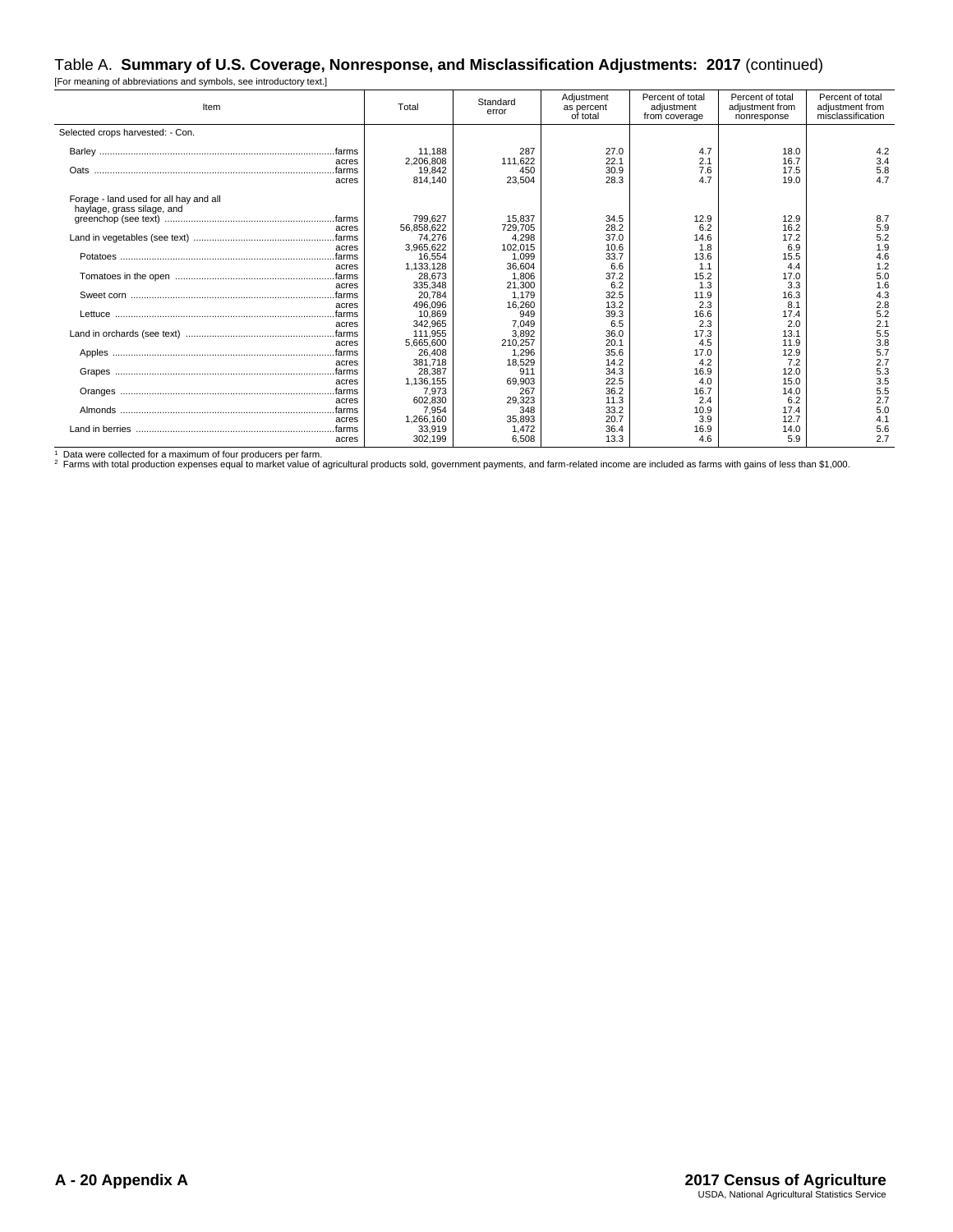#### Table B. **Reliability Estimates of U.S. Totals: 2017**

[For meaning of abbreviations and symbols, see introductory text.]

| Item                                                       |         | Total                    | Coefficient<br>of variation<br>(percent) | Item                                                                       | Total                  | Coefficient<br>of variation<br>(percent) |
|------------------------------------------------------------|---------|--------------------------|------------------------------------------|----------------------------------------------------------------------------|------------------------|------------------------------------------|
|                                                            |         | 2,042,220                | 2.1                                      | All principal producer characteristics by 1- - Con.                        |                        |                                          |
|                                                            |         | 900,217,576              | 1.7                                      | Hispanic, Latino, or                                                       |                        |                                          |
| Farms by size:                                             |         | 273,325                  | 8.5                                      | acres                                                                      | 77,416<br>26,041,600   | $\frac{9.7}{4.7}$                        |
|                                                            | acres   | 1.302.208                | 9.2                                      |                                                                            |                        |                                          |
|                                                            | acres   | 583,001<br>14,787,940    | 4.6<br>4.9                               | Race:<br>American Indian or                                                |                        |                                          |
|                                                            | acres   | 135,126<br>7,845,508     | 2.1<br>2.2                               | acres                                                                      | 39,632<br>51,095,994   | 11.8<br>3.9                              |
|                                                            |         | 163,251                  | 0.9                                      |                                                                            | 13,904                 | 8.6                                      |
|                                                            | acres   | 13,414,191<br>149,478    | 0.9<br>1.7                               | acres                                                                      | 1,831,229<br>32,052    | 7.7<br>8.5                               |
|                                                            | acres   | 17.343.842<br>116,908    | 1.8<br>3.6                               | acres<br>Native Hawaiian or                                                | 3,862,936              | 7.5                                      |
|                                                            | acres   | 18,399,918               | 3.6                                      |                                                                            | 2,092                  | 20.7                                     |
|                                                            | acres   | 74,086<br>14,645,228     | 1.7<br>1.7                               | acres                                                                      | 426,068<br>1,955,737   | 53.6<br>2.1                              |
|                                                            |         | 57,096                   | 2.7<br>2.7                               | acres                                                                      | 843,497,615            | 1.7<br>7.4                               |
|                                                            | acres   | 13,586,644<br>183,835    | 1.9                                      | acres                                                                      | 19,773<br>6,712,435    | 4.8                                      |
|                                                            | acres   | 65,775,717<br>133,321    | 1.9<br>1.2                               | Military service (see text):                                               |                        |                                          |
|                                                            | acres   | 92,872,530               | 1.3<br>3.0                               |                                                                            | 2,402,342              | 2.6<br>2.8                               |
|                                                            | acres   | 87,666<br>120,680,141    | 3.0                                      |                                                                            | 338,111                |                                          |
|                                                            | acres   | 85,127<br>519,563,709    | 2.4<br>3.1                               | All producers by age group 1:                                              | 50,943                 | 16.6                                     |
|                                                            |         |                          |                                          |                                                                            | 234,496<br>390,345     | 11.7<br>4.7                              |
| Irrigated land use:                                        |         | 255,348                  | 2.9                                      |                                                                            | 614,654                | 4.4                                      |
|                                                            | acres   | 53,959,077<br>64,450     | 2.0<br>5.1                               |                                                                            | 955,354<br>757,936     | 1.3<br>1.8                               |
|                                                            | acres   | 4,054,830                | 4.2                                      |                                                                            | 396,106                | 1.8                                      |
| Market value of agricultural products                      |         | 388,522,695              | 0.8                                      | Net cash farm income of operations (see text):<br>Farms with gains of $2-$ | 66.633                 |                                          |
| Farms by value of sales:                                   |         |                          |                                          | \$1,000                                                                    | 31,436                 | $1.6$<br>$2.2$                           |
|                                                            | \$1,000 | 603,752<br>93,210        | 4.3<br>5.6                               | \$1,000                                                                    | 156,683<br>431,683     | 1.2<br>1.3                               |
|                                                            | \$1,000 | 187,949<br>310,520       | 4.5<br>4.5                               | \$1,000                                                                    | 103,942<br>756,426     | 2.0<br>2.0                               |
|                                                            |         | 185,341                  | 2.6                                      |                                                                            | 153,619                | 1.6                                      |
|                                                            | \$1,000 | 662,980<br>208,074       | 2.6<br>2.5                               | \$1,000                                                                    | 2,525,811<br>114,269   | 1.6<br>1.8                               |
|                                                            | \$1,000 | 1.477.595<br>174,780     | 2.5<br>2.4                               | \$1,000                                                                    | 4,097,569<br>296,183   | 1.8<br>1.2                               |
|                                                            | \$1,000 | 2,468,212                | 2.3                                      | \$1,000                                                                    | 104,245,583            | 1.0                                      |
|                                                            | \$1,000 | 53,438<br>1,181,954      | 1.6<br>1.6                               | Farms with losses of -                                                     |                        |                                          |
|                                                            | \$1,000 | 100,490<br>3,162,749     | 2.2<br>2.1                               | \$1,000                                                                    | 89,302<br>45,846       | 3.9<br>3.8                               |
|                                                            |         | 43,623                   | 1.5                                      |                                                                            | 342,608                | 3.9                                      |
|                                                            | \$1,000 | 1,937,293<br>119,434     | 1.5<br>2.1                               | \$1,000                                                                    | 988,554<br>256,919     | 4.2<br>3.7                               |
|                                                            |         | 8,477,635<br>130,932     | 2.0<br>1.4                               |                                                                            | 1,854,855<br>272,079   | $\frac{3.9}{4.0}$                        |
|                                                            |         | 21,171,316               | 1.3                                      |                                                                            | 4,266,566              | 4.4                                      |
|                                                            | \$1,000 | 87,839<br>31,318,548     | 1.6<br>1.6                               | \$1,000                                                                    | 104,865<br>3,629,228   | 3.7<br>3.7                               |
|                                                            | \$1,000 | 69,703<br>49,338,998     | 1.5<br>1.5                               | \$1,000                                                                    | 85,118<br>13,380,008   | 2.4<br>1.9                               |
|                                                            |         | 76,865                   | 1.2                                      |                                                                            |                        |                                          |
|                                                            | \$1,000 | 266,921,684              | 1.0                                      | Livestock and poultry:                                                     | 882,692                | 2.3                                      |
| Legal status for tax purposes (see text):                  |         | 1,751,126                | 2.2                                      | number                                                                     | 93,648,041<br>729,046  | 2.1<br>2.1                               |
| acres                                                      |         | 541,071,476              | 1.3                                      | number                                                                     | 31,722,039             | 2.6                                      |
|                                                            | acres   | 130,173<br>158,051,459   | 2.8<br>2.4                               | number                                                                     | 54,599<br>9,539,631    | $3.2$<br>1.7                             |
| Corporation:                                               |         | 104,155                  | 1.3                                      | number                                                                     | 66,439<br>72,381,007   | 5.2<br>1.8                               |
|                                                            | acres   | 126,671,963              | 5.1                                      |                                                                            | 232,500                | 4.4                                      |
|                                                            | acres   | 12,685<br>12,889,821     | 4.9<br>8.7                               | number                                                                     | 368,241,393<br>32,751  | 2.9<br>4.8                               |
| Other - estate or trust, prison farm, grazing association, |         | 44,081                   | 5.1                                      | number                                                                     | 8,889,759,283<br>5,350 | 2.8<br>3.8                               |
|                                                            | acres   | 61,532,857               | 5.0                                      | \$1,000                                                                    | 1,778,587              | 5.0                                      |
| Tenure:                                                    |         |                          |                                          | Selected crops harvested:                                                  |                        |                                          |
|                                                            | acres   | 1,408,961<br>310,218,983 | 2.4<br>2.1                               | acres                                                                      | 304,801<br>84,738,562  | 1.6<br>1.3                               |
|                                                            |         | 493,137                  | 1.4                                      |                                                                            | 3,093                  | $\frac{5.2}{5.3}$                        |
|                                                            | acres   | 503,138,279<br>140,122   | 1.8<br>4.7                               | acres                                                                      | 2,206,169<br>20,076    | 2.6                                      |
|                                                            | acres   | 86,860,314               | 2.3                                      | acres                                                                      | 10.419.033<br>86,596   | 4.9<br>1.3                               |
| All principal producer characteristics by 1-               |         |                          |                                          | acres                                                                      | 26,186,417             | 0.8                                      |
| Sex of operator:                                           |         | 1,787,998                | 2.2                                      | acres                                                                      | 15,339<br>5,070,159    | 2.3<br>3.1                               |
|                                                            | acres   | 847,232,627<br>766,474   | 1.7<br>2.9                               | acres                                                                      | 303,191<br>90,149,480  | 1.2<br>1.9                               |
|                                                            | acres   | 238, 157, 861            | 2.7                                      |                                                                            | 4,637                  | 10.1                                     |
| Primary occupation:                                        |         |                          |                                          | acres                                                                      | 2,395,054<br>16,149    | 26.6<br>3.8                              |
|                                                            |         | 1,207,375<br>1,533,078   | 1.5<br>3.6                               | acres                                                                      | 11,401,965             | 2.8                                      |
| See footnote(s) at end of table.                           |         |                          |                                          |                                                                            |                        | --continued                              |
|                                                            |         |                          |                                          |                                                                            |                        |                                          |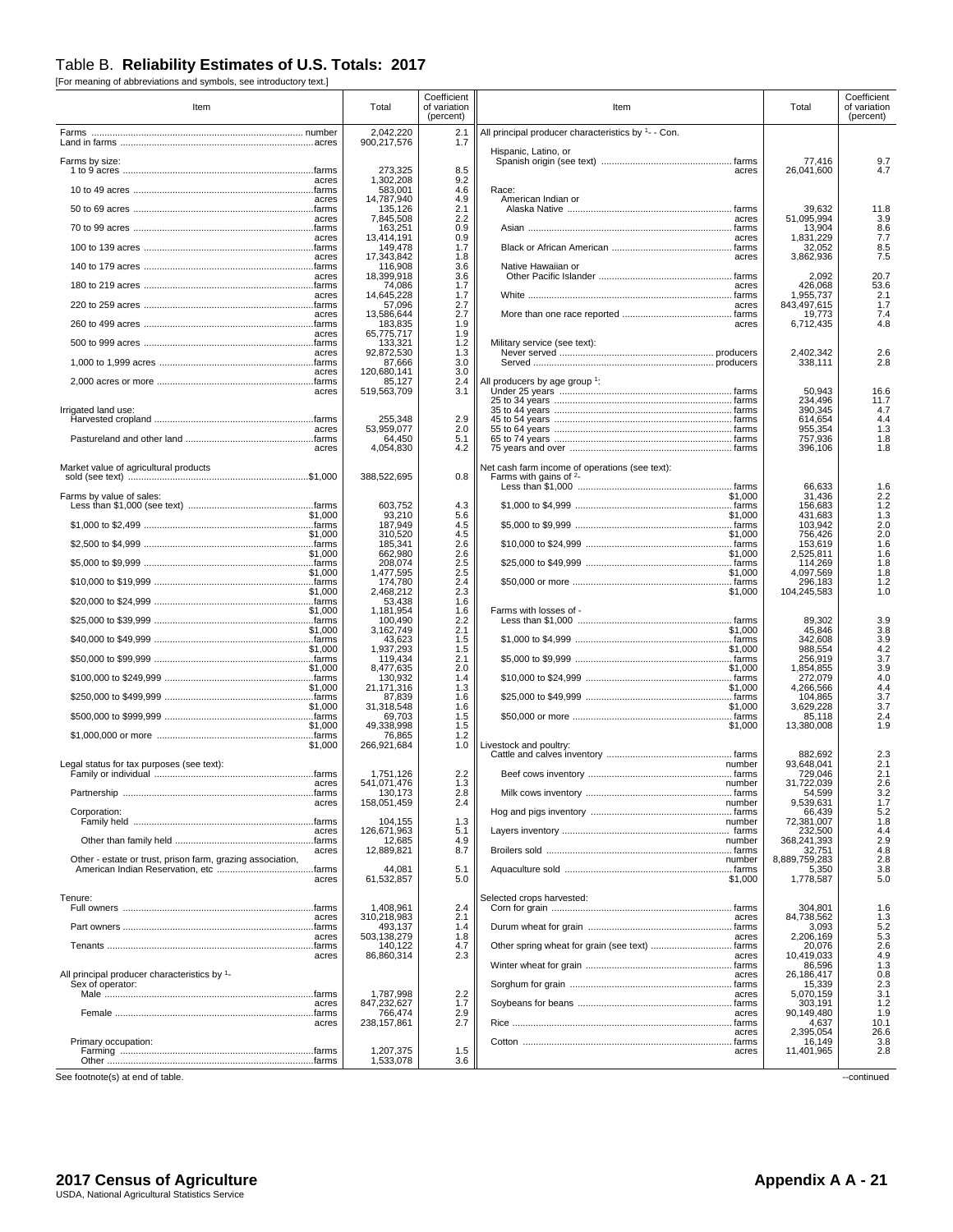#### Table B. **Reliability Estimates of U.S. Totals: 2017** (continued)

[For meaning of abbreviations and symbols, see introductory text.]

| Item                                   | Total      | Coefficient<br>of variation<br>(percent) | Item                                                                     | Total     | Coefficient<br>of variation<br>(percent) |
|----------------------------------------|------------|------------------------------------------|--------------------------------------------------------------------------|-----------|------------------------------------------|
| Selected crops harvested: - Con.       |            |                                          | Selected crops harvested: - Con.<br>Land in vegetables (see text) - Con. |           |                                          |
| . farms                                | 6,379      | 6.3                                      |                                                                          |           |                                          |
| acres                                  | 1.786.767  | 7.5                                      | .farms                                                                   | 20.784    | 5.7                                      |
|                                        | 11.188     | 2.6                                      | acres                                                                    | 496.096   | 3.3                                      |
| acres                                  | 2,206,808  | 5.1                                      | farms                                                                    | 10.869    | 8.7                                      |
| farms<br>Oats                          | 19,842     | 2.3                                      | acres                                                                    | 342,965   | 2.1                                      |
| acres                                  | 814.140    | 2.9                                      | .farms                                                                   | 111.955   | 3.5                                      |
|                                        |            |                                          | acres                                                                    | 5,665,600 | 3.7                                      |
| Forage - land used for all hay and all |            |                                          |                                                                          | 26,408    | 4.9                                      |
| haylage, grass silage, and             |            |                                          | acres                                                                    | 381.718   | 4.9                                      |
|                                        | 799,627    | 2.0                                      |                                                                          | 28,387    | 3.2                                      |
| acres                                  | 56,858,622 | 1.3                                      | acres                                                                    | 1,136,155 | 6.2                                      |
|                                        | 74.276     | 5.8                                      | .farms                                                                   | 7.973     | 3.4                                      |
| acres                                  | 3,965,622  | 2.6                                      | acres                                                                    | 602,830   | 4.9                                      |
| farms                                  | 16,554     | 6.6                                      | farms                                                                    | 7,954     | 4.4                                      |
| acres                                  | 1,133,128  | 3.2                                      | acres                                                                    | 1,266,160 | 2.8                                      |
|                                        | 28,673     | 6.3                                      | farms                                                                    | 33,919    | 4.3                                      |
| acres                                  | 335,348    | 6.4                                      | acres                                                                    | 302.199   | 2.2                                      |

1 Data were collected for a maximum of four producers per farm.<br><sup>2</sup> Farms with total production expenses equal to market value of agricultural products sold, government payments, and farm-related income are included as far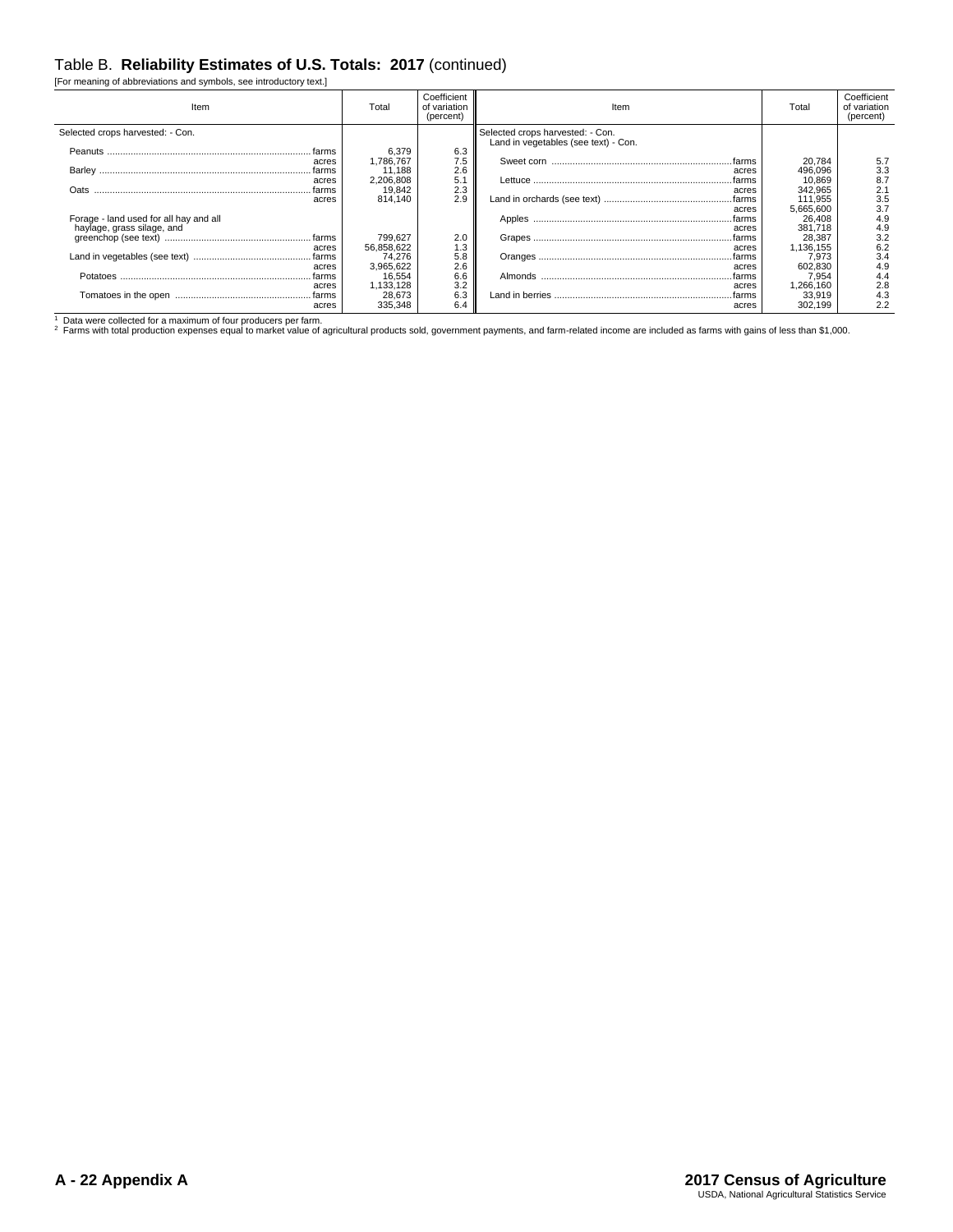## Table C. Summary of Coverage, Nonresponse, and Misclassification Adjustments by State: 2017<br>
[For meaning of abbreviations and symbols, see introductory text.]

| Geographic area              | Total<br>(number)                                                                                                                    | Standard<br>error                                                                                            | Adjustment<br>as percent<br>of total                                         | Percent of total<br>adjustment<br>from coverage                              | Percent of total<br>adjustment from<br>nonresponse                           | Percent of total<br>adjustment from<br>misclassification                |
|------------------------------|--------------------------------------------------------------------------------------------------------------------------------------|--------------------------------------------------------------------------------------------------------------|------------------------------------------------------------------------------|------------------------------------------------------------------------------|------------------------------------------------------------------------------|-------------------------------------------------------------------------|
| ALL FARMS (NUMBER)           |                                                                                                                                      |                                                                                                              |                                                                              |                                                                              |                                                                              |                                                                         |
| <b>United States Total</b>   |                                                                                                                                      |                                                                                                              |                                                                              |                                                                              |                                                                              |                                                                         |
|                              | 2,042,220                                                                                                                            | 43,278                                                                                                       | 37.6                                                                         | 15.1                                                                         | 13.9                                                                         | 8.6                                                                     |
| <b>States</b>                |                                                                                                                                      |                                                                                                              |                                                                              |                                                                              |                                                                              |                                                                         |
|                              | 40.592<br>990<br>19,086<br>42,625<br>70,521<br>38,893<br>5,521<br>2,302<br>47,590<br>42,439                                          | 1,545<br>13<br>2,637<br>1,661<br>1,896<br>3,173<br>464<br>204<br>1,426<br>1,215                              | 39.5<br>3.2<br>56.3<br>37.3<br>42.0<br>39.6<br>49.6<br>42.5<br>47.0<br>36.1  | 15.3<br>(NA)<br>20.5<br>14.0<br>18.8<br>15.4<br>22.0<br>16.3<br>20.5<br>14.7 | 15.1<br>3.2<br>22.7<br>15.1<br>15.5<br>14.1<br>17.2<br>17.2<br>16.2<br>13.2  | 9.1<br>(NA)<br>13.1<br>8.3<br>7.7<br>10.1<br>10.4<br>9.1<br>10.2<br>8.2 |
|                              | 7,328<br>24,996<br>72,651<br>56,649<br>86,104<br>58,569<br>75,966<br>27,386<br>7,600<br>12,429                                       | 560<br>1,288<br>1,894<br>1,822<br>1,650<br>2,763<br>3,436<br>1,360<br>1.065<br>1,107                         | 47.4<br>40.0<br>26.0<br>33.5<br>23.3<br>33.8<br>38.6<br>44.7<br>45.5<br>32.0 | 21.1<br>17.9<br>9.6<br>13.2<br>8.3<br>10.5<br>15.7<br>15.8<br>20.5<br>13.3   | 17.2<br>12.5<br>10.4<br>12.8<br>9.8<br>15.6<br>13.4<br>18.9<br>15.4<br>11.1  | 9.1<br>9.6<br>5.9<br>7.5<br>5.2<br>7.7<br>9.6<br>9.9<br>9.6<br>7.7      |
|                              | 7,241<br>47,641<br>68,822<br>34,988<br>95,320<br>27,048<br>46,332<br>3,423<br>4,123<br>9,883                                         | 723<br>2,276<br>1,138<br>2,117<br>3,297<br>2,046<br>1,383<br>264<br>352<br>1,076                             | 46.0<br>38.2<br>30.3<br>39.4<br>33.7<br>37.5<br>37.8<br>50.8<br>50.1<br>35.4 | 21.4<br>16.4<br>10.9<br>13.7<br>13.2<br>13.7<br>10.4<br>22.6<br>22.8<br>15.7 | 14.5<br>13.3<br>12.4<br>16.6<br>12.7<br>14.7<br>20.0<br>17.1<br>16.6<br>11.2 | 10.2<br>8.5<br>7.0<br>9.1<br>7.9<br>9.1<br>7.4<br>11.1<br>10.7<br>8.5   |
|                              | 25,044<br>33,438<br>46,418<br>26,364<br>77,805<br>78,531<br>37,616<br>53,157<br>1,043<br>24,791                                      | 2,354<br>1,263<br>1,604<br>787<br>2,385<br>3.431<br>2,687<br>2,075<br>186<br>1,346                           | 49.8<br>37.0<br>41.2<br>37.9<br>32.2<br>38.8<br>40.2<br>38.3<br>47.0<br>44.8 | 21.2<br>15.2<br>16.5<br>8.7<br>13.8<br>14.0<br>18.2<br>16.5<br>25.4<br>16.6  | 17.0<br>13.6<br>14.7<br>22.0<br>10.8<br>15.8<br>12.7<br>13.5<br>11.6<br>17.6 | 11.6<br>8.2<br>10.0<br>7.2<br>7.5<br>9.0<br>9.3<br>8.3<br>10.0<br>10.6  |
|                              | 29,968<br>69,983<br>248,416<br>18,409<br>6,808<br>43.225<br>35,793<br>23,622<br>64,793<br>11,938                                     | 717<br>2,066<br>8,706<br>1,780<br>569<br>1,037<br>2.013<br>1,297<br>1,665<br>917                             | 36.5<br>35.5<br>42.1<br>42.1<br>44.3<br>39.0<br>41.8<br>34.7<br>35.2<br>40.3 | 8.5<br>15.2<br>17.8<br>18.1<br>17.6<br>17.2<br>20.4<br>14.7<br>14.2<br>15.1  | 20.7<br>11.3<br>14.5<br>13.8<br>17.0<br>12.2<br>12.0<br>10.9<br>13.2<br>15.1 | 7.3<br>9.0<br>9.8<br>10.3<br>9.7<br>9.6<br>9.4<br>9.1<br>7.8<br>10.2    |
| <b>LAND IN FARMS (ACRES)</b> |                                                                                                                                      |                                                                                                              |                                                                              |                                                                              |                                                                              |                                                                         |
| <b>United States Total</b>   |                                                                                                                                      |                                                                                                              |                                                                              |                                                                              |                                                                              |                                                                         |
|                              | 900,217,576                                                                                                                          | 15,031,334                                                                                                   | 22.7                                                                         | 4.4                                                                          | 11.8                                                                         | 6.5                                                                     |
| <b>States</b>                | 8,580,940<br>849,753<br>26,125,819<br>13,888,929<br>24,522,801<br>31,820,957<br>381,539<br>525,324<br>9,731,731<br>9,953,730         | 199,954<br>1,199<br>1,432,761<br>310,057<br>3.248.717<br>1,722,400<br>27,934<br>36,130<br>344,544<br>496,845 | 27.7<br>0.2<br>11.1<br>23.5<br>17.7<br>21.8<br>30.0<br>23.7<br>19.2<br>24.4  | 8.6<br>(NA)<br>2.9<br>5.9<br>3.7<br>4.0<br>11.1<br>5.6<br>4.7<br>7.0         | 12.1<br>0.2<br>4.0<br>12.3<br>8.4<br>11.3<br>11.3<br>12.3<br>7.9<br>10.9     | 7.0<br>(NA)<br>4.2<br>5.3<br>5.7<br>6.4<br>7.5<br>5.8<br>6.7<br>6.5     |
|                              | 1,135,352<br>11,691,912<br>27,006,288<br>14.969.996<br>30,563,878<br>45,759,319<br>12,961,784<br>7,997,511<br>1,307,613<br>1,990,122 | 42,889<br>703,194<br>773,609<br>297,098<br>515,336<br>974,716<br>377,113<br>580,578<br>72,510<br>72,254      | 6.3<br>18.8<br>20.7<br>20.6<br>24.7<br>26.2<br>27.3<br>30.7<br>27.8<br>15.7  | 2.1<br>3.8<br>3.1<br>3.1<br>3.0<br>3.6<br>8.3<br>5.9<br>10.3<br>4.9          | 1.0<br>9.8<br>14.4<br>14.5<br>18.4<br>18.0<br>12.5<br>18.4<br>11.1<br>7.1    | 3.2<br>5.2<br>3.2<br>3.0<br>3.3<br>4.6<br>6.5<br>6.4<br>6.4<br>3.7      |
|                              | 491,653<br>9,764,090<br>25,516,982<br>10,415,136<br>27,781,883<br>58,122,878<br>44,986,821                                           | 30,187<br>371,324<br>402,371<br>251,770<br>657,610<br>3,130,653<br>1,155,962                                 | 30.5<br>21.7<br>25.1<br>26.6<br>26.6<br>19.8<br>26.9                         | 12.4<br>5.8<br>4.1<br>7.0<br>6.2<br>2.3<br>3.1                               | 10.9<br>11.3<br>17.1<br>13.9<br>14.5<br>12.0<br>18.4                         | 7.2<br>4.7<br>3.9<br>5.6<br>5.8<br>5.5<br>5.4                           |

--continued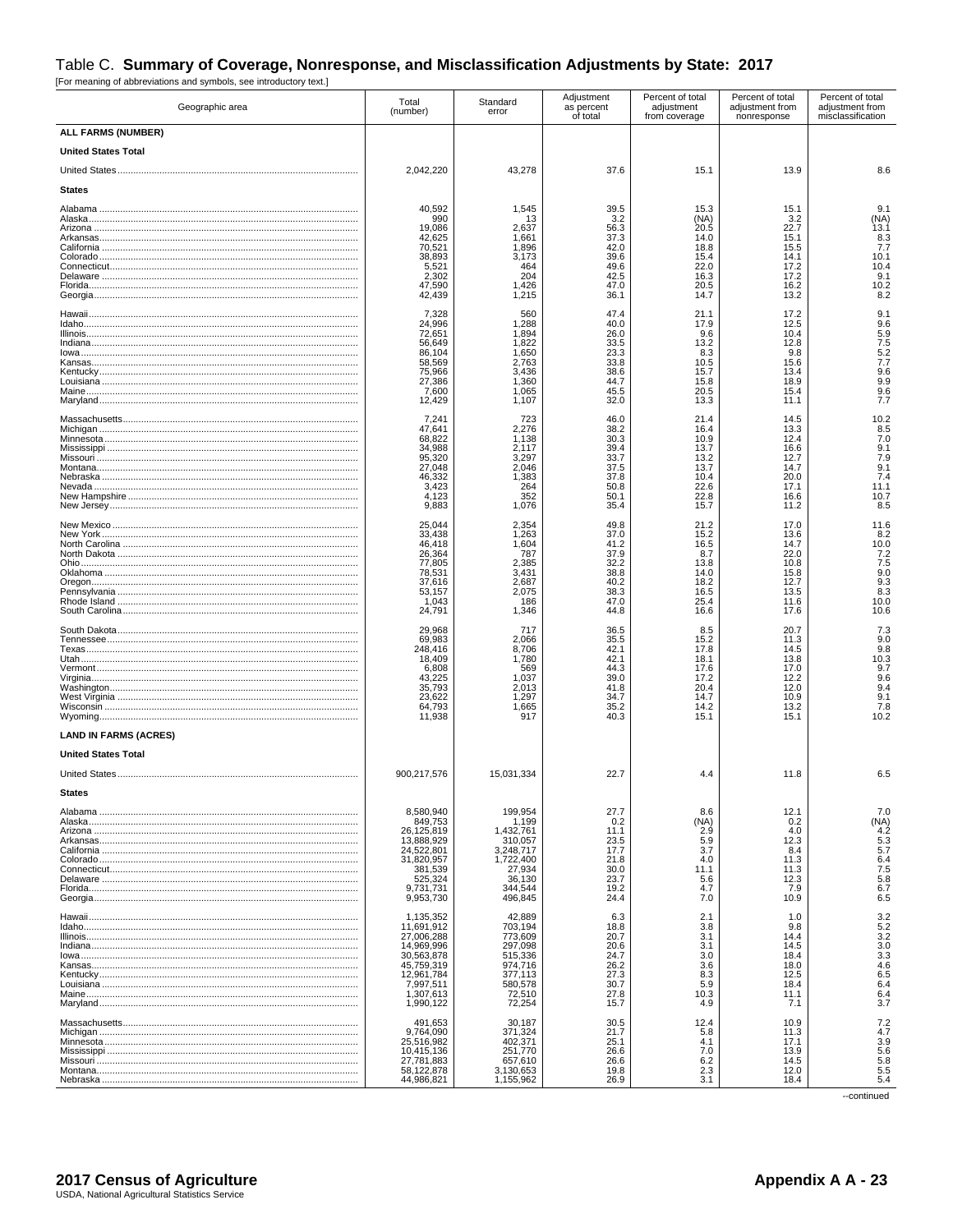# Table C. Summary of Coverage, Nonresponse, and Misclassification Adjustments by State: 2017 (continued)<br>
[For meaning of abbreviations and symbols, see introductory text.]

| Geographic area                                     | Total<br>(number)                                                                                                                                  | Standard<br>error                                                                                                          | Adjustment<br>as percent<br>of total                                                       | Percent of total<br>adjustment<br>from coverage                                   | Percent of total<br>adjustment from<br>nonresponse                                   | Percent of total<br>adjustment from<br>misclassification                   |
|-----------------------------------------------------|----------------------------------------------------------------------------------------------------------------------------------------------------|----------------------------------------------------------------------------------------------------------------------------|--------------------------------------------------------------------------------------------|-----------------------------------------------------------------------------------|--------------------------------------------------------------------------------------|----------------------------------------------------------------------------|
| LAND IN FARMS (ACRES) - Con.                        |                                                                                                                                                    |                                                                                                                            |                                                                                            |                                                                                   |                                                                                      |                                                                            |
| States - Con.                                       |                                                                                                                                                    |                                                                                                                            |                                                                                            |                                                                                   |                                                                                      |                                                                            |
|                                                     | 6,128,153<br>425,393<br>734,084<br>40,659,836<br>6,866,171<br>8.430.522<br>39,341,591<br>13,965,295<br>34,156,290<br>15,962,322                    | 512,649<br>25,211<br>53,129<br>4,089,251<br>167,815<br>262,971<br>2,073,608<br>278,984<br>865,429<br>522,836               | 13.2<br>31.0<br>18.3<br>17.7<br>23.6<br>24.0<br>32.9<br>20.6<br>25.2<br>13.2               | 2.4<br>14.1<br>6.3<br>3.2<br>7.0<br>6.6<br>2.9<br>5.7<br>5.8<br>2.7               | 2.7<br>8.5<br>7.5<br>5.5<br>11.8<br>11.2<br>24.7<br>10.6<br>13.3<br>6.1              | 8.0<br>8.4<br>4.5<br>9.0<br>4.7<br>6.2<br>5.3<br>4.4<br>6.1<br>4.5         |
|                                                     | 7,278,668<br>56,864<br>4,744,913<br>43,243,742<br>10,874,238<br>127,036,184<br>10,811,604<br>1,193,437<br>7,797,979<br>14,679,857                  | 228,467<br>3,981<br>347,006<br>1,100,330<br>219,305<br>3,219,092<br>247,332<br>123,507<br>145,486<br>291,923               | 28.4<br>25.7<br>28.6<br>29.5<br>26.0<br>23.0<br>9.4<br>28.3<br>26.5<br>13.4                | 8.3<br>12.0<br>8.5<br>2.4<br>8.3<br>5.8<br>2.1<br>7.1<br>8.7<br>3.3               | 14.4<br>6.6<br>13.3<br>22.0<br>11.2<br>8.3<br>4.3<br>14.9<br>10.8<br>6.3             | 5.8<br>7.1<br>6.8<br>5.0<br>6.4<br>8.9<br>3.0<br>6.3<br>7.1<br>3.8         |
|                                                     | 3,662,178<br>14,318,630<br>29,004,884                                                                                                              | 156,944<br>435,791<br>3,226,928                                                                                            | 24.6<br>24.0<br>14.0                                                                       | 10.3<br>5.8<br>1.4                                                                | 7.5<br>13.8<br>5.7                                                                   | 6.9<br>4.4<br>6.9                                                          |
| <b>SALES (\$1,000)</b>                              |                                                                                                                                                    |                                                                                                                            |                                                                                            |                                                                                   |                                                                                      |                                                                            |
| <b>United States Total</b>                          |                                                                                                                                                    |                                                                                                                            |                                                                                            |                                                                                   |                                                                                      |                                                                            |
|                                                     | 388,522,695                                                                                                                                        | 2,923,858                                                                                                                  | 18.1                                                                                       | 3.4                                                                               | 11.1                                                                                 | 3.6                                                                        |
| <b>States</b>                                       |                                                                                                                                                    |                                                                                                                            |                                                                                            |                                                                                   |                                                                                      |                                                                            |
|                                                     | 5,980,595<br>70,459<br>3,852,008<br>9,651,160<br>45,154,359<br>7,491,702<br>580,114<br>1,465,973<br>7,357,343<br>9,573,252<br>563.803<br>7,567,439 | 173,995<br>160<br>84.786<br>375,713<br>1,116,572<br>288,834<br>25,685<br>87,913<br>275,257<br>413,404<br>96,131<br>555,829 | 21.1<br>0.3<br>6.4<br>22.7<br>15.8<br>10.3<br>11.1<br>37.2<br>13.2<br>21.8<br>10.3<br>11.3 | 5.5<br>(NA)<br>1.8<br>4.1<br>3.3<br>2.5<br>3.3<br>9.1<br>3.0<br>4.8<br>3.4<br>1.8 | 11.7<br>0.3<br>3.1<br>14.5<br>9.0<br>4.5<br>5.7<br>19.9<br>6.7<br>12.9<br>5.1<br>7.2 | 4.0<br>(NA)<br>1.5<br>4.1<br>3.5<br>3.3<br>2.1<br>8.1<br>3.6<br>4.1<br>1.8 |
| <u>Illinois ……………………………………………………………………………………………</u> | 17,009,971<br>11,107,336<br>28,956,455<br>18,782,726<br>5,737,920<br>3,172,978<br>666,962<br>2,472,805                                             | 425,802<br>377,238<br>363,219<br>278,393<br>124,641<br>93,001<br>49,050<br>173,825                                         | 18.5<br>17.2<br>25.1<br>14.4<br>13.8<br>25.6<br>12.8<br>19.4                               | 2.5<br>2.4<br>3.4<br>2.8<br>3.2<br>3.8<br>3.5<br>5.8                              | 13.1<br>12.3<br>17.8<br>7.9<br>7.4<br>18.1<br>7.4<br>9.6                             | $\frac{2.3}{2.9}$<br>2.5<br>3.8<br>3.7<br>3.2<br>3.7<br>2.0<br>4.0         |
|                                                     | 475,184<br>8,220,935<br>18,395,390<br>6,195,968<br>10,525,938<br>3,520,623<br>21,983,430<br>665,758<br>187,794<br>1,097,950                        | 44.440<br>264,720<br>327,929<br>235,789<br>333,340<br>179,935<br>591,020<br>112,662<br>17,904<br>28,911                    | 17.6<br>13.9<br>25.3<br>19.9<br>20.4<br>24.0<br>20.5<br>21.3<br>10.7<br>8.5                | 4.1<br>2.9<br>3.5<br>4.2<br>3.4<br>2.3<br>2.6<br>2.8<br>3.3<br>2.7                | 10.5<br>8.2<br>17.9<br>12.2<br>12.9<br>16.7<br>13.6<br>13.4<br>5.4<br>3.8            | 3.0<br>2.8<br>3.8<br>3.5<br>4.1<br>4.9<br>4.3<br>5.1<br>2.0<br>1.9         |
|                                                     | 2,582,343<br>5,369,212<br>12,900,674<br>8,234,102<br>9,341,225<br>7,465,512<br>5,006,822<br>7.758.884<br>57,998<br>3,008,739                       | 68,848<br>95,711<br>239,004<br>457,678<br>147,955<br>163,532<br>145,919<br>227,164<br>3,127<br>139,270                     | 8.4<br>13.1<br>20.4<br>30.4<br>16.9<br>13.9<br>10.2<br>17.0<br>11.7<br>12.0                | 2.2<br>2.9<br>5.1<br>2.0<br>3.9<br>3.2<br>2.3<br>3.6<br>4.7<br>2.6                | 3.8<br>7.9<br>10.1<br>25.0<br>9.7<br>6.8<br>5.9<br>10.9<br>4.4<br>7.2                | 2.4<br>2.3<br>$\frac{5.2}{3.5}$<br>$\frac{3.8}{2.0}$<br>$^{2.6}_{2.2}$     |
|                                                     | 9,721,522<br>3,798,934<br>24,924,041<br>1,838,610<br>780,968<br>3,960,501<br>9.634.461<br>754,279<br>11,427,423<br>1,472,113                       | 323,047<br>146,980<br>417,770<br>141,700<br>72,090<br>86,812<br>355,103<br>19,100<br>318,424<br>56,575                     | 29.0<br>18.5<br>14.1<br>12.5<br>15.7<br>13.1<br>10.6<br>11.5<br>17.5<br>17.3               | 2.2<br>3.3<br>3.9<br>2.7<br>2.3<br>3.6<br>2.8<br>4.7<br>2.7<br>1.9                | 23.1<br>11.8<br>6.1<br>7.3<br>11.5<br>6.4<br>5.1<br>3.4<br>12.5<br>9.7               | 3.7<br>3.4<br>4.1<br>2.5<br>2.0<br>3.0<br>2.6<br>3.3<br>2.3<br>5.7         |